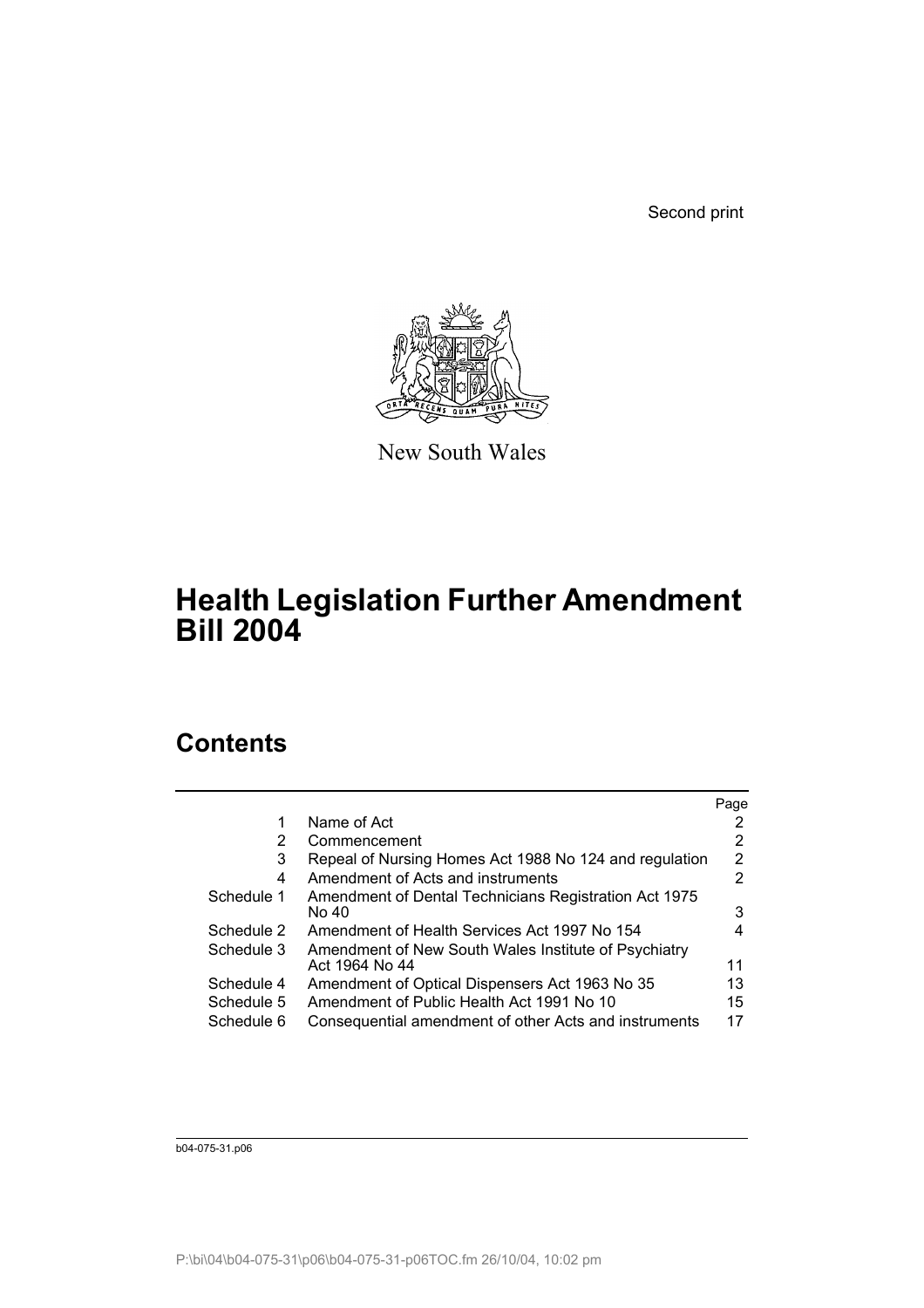**Contents** 

Page

Contents page 2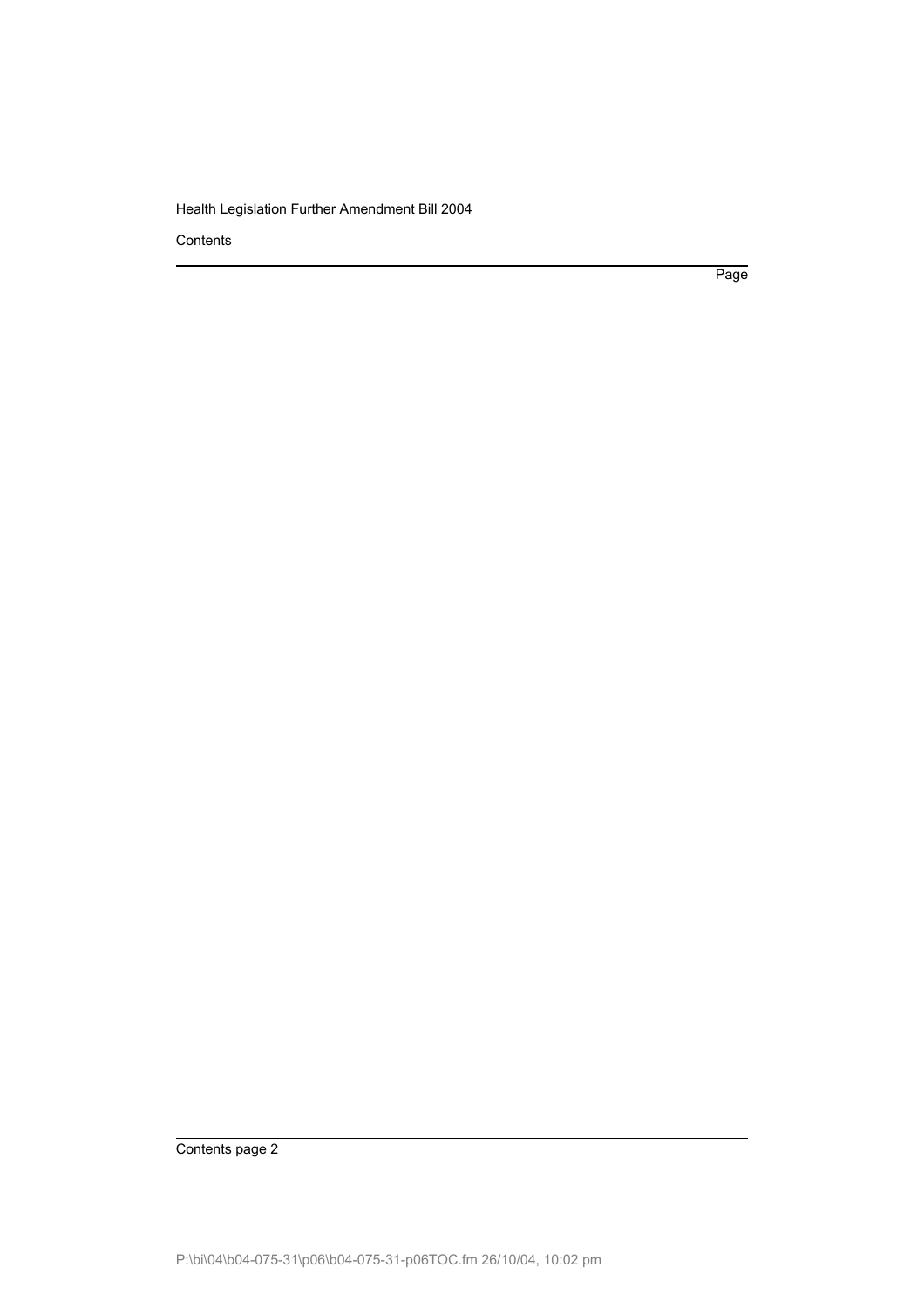*This PUBLIC BILL, originated in the LEGISLATIVE ASSEMBLY and, having this day passed, is now ready for presentation to the LEGISLATIVE COUNCIL for its concurrence.*

> *Clerk of the Legislative Assembly. Legislative Assembly,*



New South Wales

## **Health Legislation Further Amendment Bill 2004**

Act No , 2004

An Act to repeal the *Nursing Homes Act 1988* and a regulation made under that Act and to make miscellaneous amendments to various Acts and instruments that relate to health and associated matters; and for other purposes.

*EXAMINED*

*Chairman of Committees*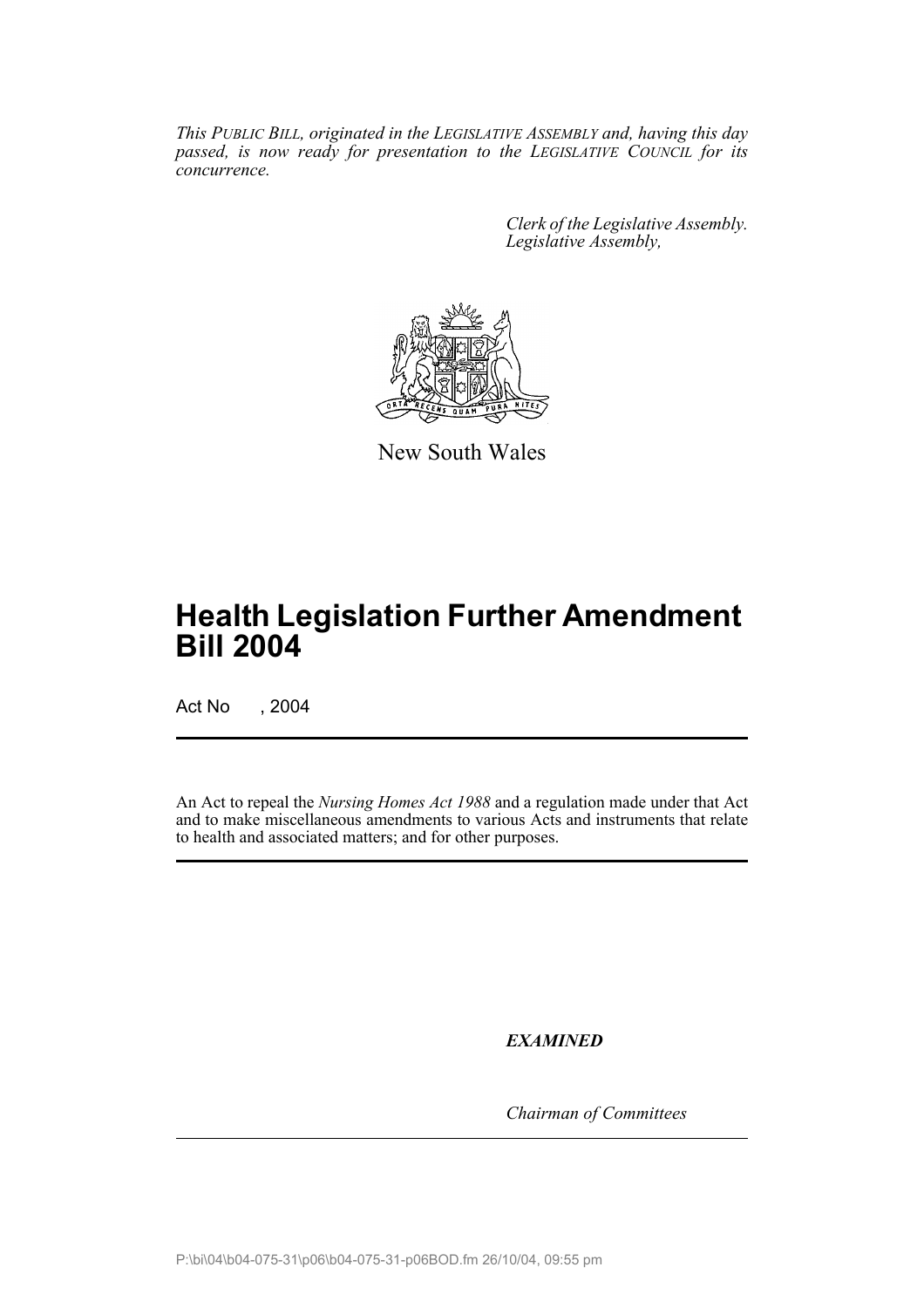<span id="page-3-3"></span><span id="page-3-2"></span><span id="page-3-1"></span><span id="page-3-0"></span>

|              | The Legislature of New South Wales enacts:                                                      |                |
|--------------|-------------------------------------------------------------------------------------------------|----------------|
| 1            | Name of Act                                                                                     | 2              |
|              | This Act is the <i>Health Legislation Further Amendment Act 2004</i> .                          | 3              |
| $\mathbf{2}$ | <b>Commencement</b>                                                                             | $\overline{4}$ |
|              | This Act commences on a day or days to be appointed by proclamation.                            | 5              |
| 3            | Repeal of Nursing Homes Act 1988 No 124 and regulation                                          | 6              |
|              | The following are repealed:                                                                     | 7              |
|              | the Nursing Homes Act 1988,<br>(a)                                                              | 8              |
|              | the Nursing Homes Regulation 1996.<br>(b)                                                       | 9              |
| 4            | <b>Amendment of Acts and instruments</b>                                                        | 10             |
|              | Each Act and instrument specified in Schedules 1–6 is amended as set<br>out in those Schedules. | 11<br>12       |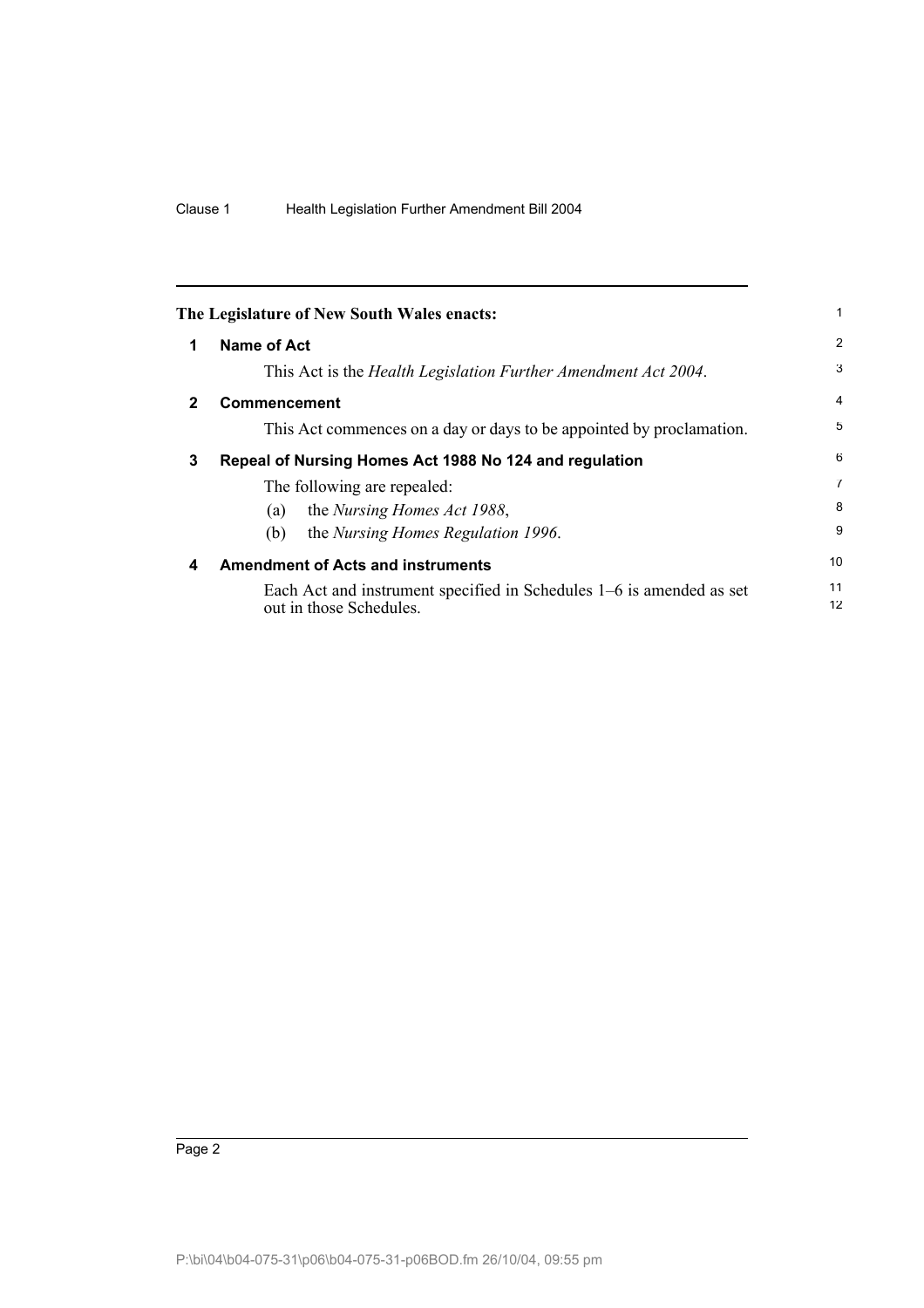Amendment of Dental Technicians Registration Act 1975 No 40 Schedule 1

#### <span id="page-4-0"></span>**Schedule 1 Amendment of Dental Technicians Registration Act 1975 No 40** (Section 4) **[1] Section 33 Penalty** Omit "5 penalty units". Insert instead "50 penalty units". **[2] Section 35 Regulations** Omit "2 penalty units" from section 35 (4). Insert instead "10 penalty units". 1  $\overline{2}$ 3 4 5 6 7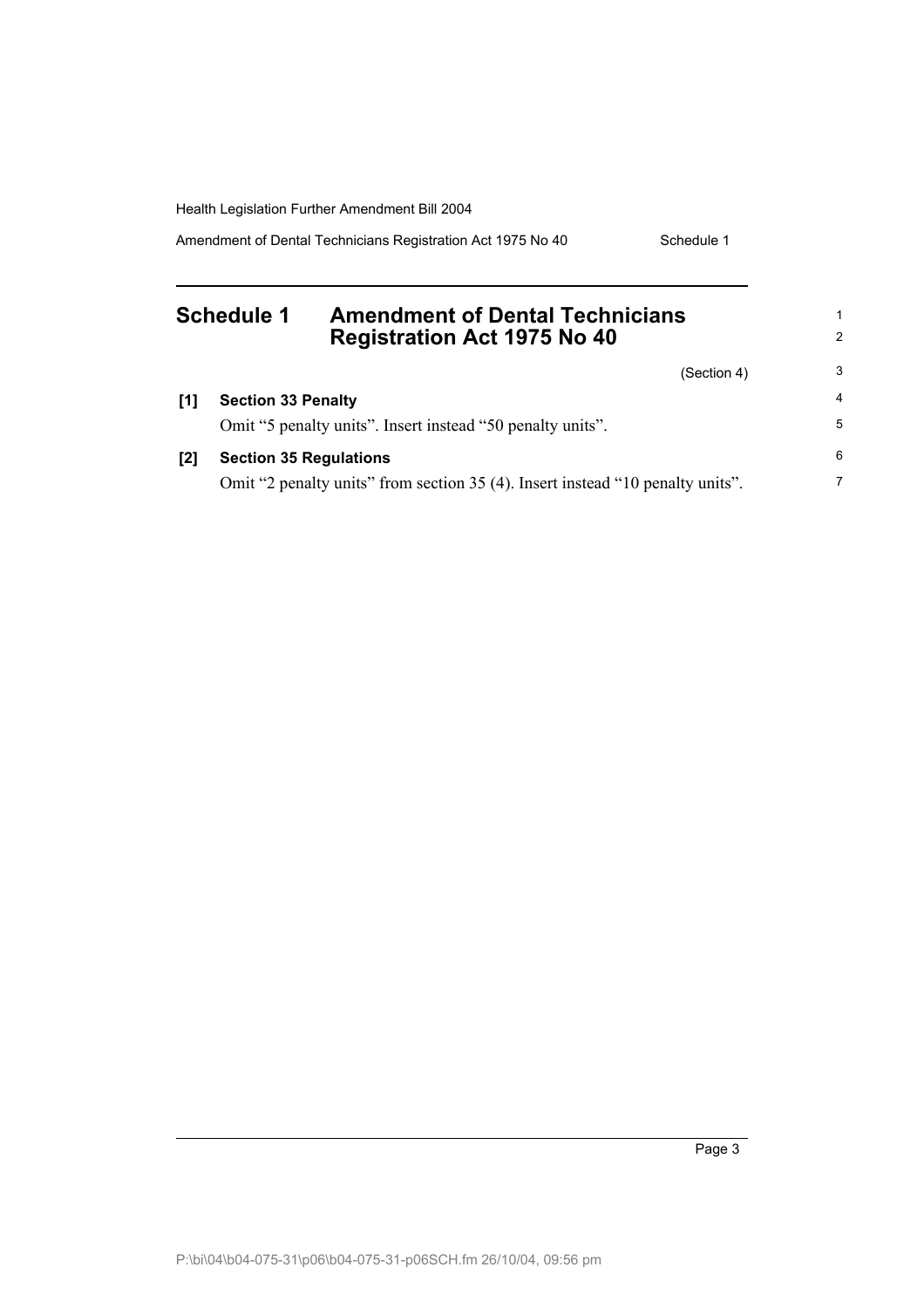### <span id="page-5-0"></span>**Schedule 2 Amendment of Health Services Act 1997 No 154**

1  $\overline{2}$ 

|       | (Section 4)                                                                                                                                                                                                                                                                                                                                                                                                                                                                                                                                                                                                                                                                                                                                                                                                                                                                                                                                                                                                                                      | 3                                                                                |
|-------|--------------------------------------------------------------------------------------------------------------------------------------------------------------------------------------------------------------------------------------------------------------------------------------------------------------------------------------------------------------------------------------------------------------------------------------------------------------------------------------------------------------------------------------------------------------------------------------------------------------------------------------------------------------------------------------------------------------------------------------------------------------------------------------------------------------------------------------------------------------------------------------------------------------------------------------------------------------------------------------------------------------------------------------------------|----------------------------------------------------------------------------------|
| [1]   | Section 6 What is the public health system?                                                                                                                                                                                                                                                                                                                                                                                                                                                                                                                                                                                                                                                                                                                                                                                                                                                                                                                                                                                                      | 4                                                                                |
|       | Insert at the end of section $6$ (c):                                                                                                                                                                                                                                                                                                                                                                                                                                                                                                                                                                                                                                                                                                                                                                                                                                                                                                                                                                                                            | 5                                                                                |
|       | , and                                                                                                                                                                                                                                                                                                                                                                                                                                                                                                                                                                                                                                                                                                                                                                                                                                                                                                                                                                                                                                            | 6                                                                                |
|       | the Public Health System Support Division of the Health<br>(d)<br>Administration Corporation.                                                                                                                                                                                                                                                                                                                                                                                                                                                                                                                                                                                                                                                                                                                                                                                                                                                                                                                                                    | 7<br>8                                                                           |
| $[2]$ | Section 16 Who constitutes the NSW Health Service?                                                                                                                                                                                                                                                                                                                                                                                                                                                                                                                                                                                                                                                                                                                                                                                                                                                                                                                                                                                               | 9                                                                                |
|       | Insert at the end of section 16 (c):                                                                                                                                                                                                                                                                                                                                                                                                                                                                                                                                                                                                                                                                                                                                                                                                                                                                                                                                                                                                             | 10                                                                               |
|       | , and                                                                                                                                                                                                                                                                                                                                                                                                                                                                                                                                                                                                                                                                                                                                                                                                                                                                                                                                                                                                                                            | 11                                                                               |
|       | all persons employed in the Public Health System Support<br>(d)<br>Division of the Health Administration Corporation.                                                                                                                                                                                                                                                                                                                                                                                                                                                                                                                                                                                                                                                                                                                                                                                                                                                                                                                            | 12<br>13                                                                         |
| $[3]$ | Section 116 Transfers of employees in NSW Health Service                                                                                                                                                                                                                                                                                                                                                                                                                                                                                                                                                                                                                                                                                                                                                                                                                                                                                                                                                                                         | 14                                                                               |
|       | Omit "of a public health organisation from one position in the NSW Health<br>Service" from section 116 $(1)$ .                                                                                                                                                                                                                                                                                                                                                                                                                                                                                                                                                                                                                                                                                                                                                                                                                                                                                                                                   | 15<br>16                                                                         |
|       | Insert instead "in the NSW Health Service from one position in the Service".                                                                                                                                                                                                                                                                                                                                                                                                                                                                                                                                                                                                                                                                                                                                                                                                                                                                                                                                                                     | 17                                                                               |
| [4]   | Section 116 (1) (a) (i)                                                                                                                                                                                                                                                                                                                                                                                                                                                                                                                                                                                                                                                                                                                                                                                                                                                                                                                                                                                                                          | 18                                                                               |
|       | Insert "that employs the employee" after "by the organisation".                                                                                                                                                                                                                                                                                                                                                                                                                                                                                                                                                                                                                                                                                                                                                                                                                                                                                                                                                                                  | 19                                                                               |
| [5]   | <b>Section 116 (2)</b>                                                                                                                                                                                                                                                                                                                                                                                                                                                                                                                                                                                                                                                                                                                                                                                                                                                                                                                                                                                                                           | 20                                                                               |
|       | Omit "public health" wherever occurring.                                                                                                                                                                                                                                                                                                                                                                                                                                                                                                                                                                                                                                                                                                                                                                                                                                                                                                                                                                                                         | 21                                                                               |
| [6]   | Chapter 10 Administration of the public health system                                                                                                                                                                                                                                                                                                                                                                                                                                                                                                                                                                                                                                                                                                                                                                                                                                                                                                                                                                                            | 22                                                                               |
|       | Insert after the matter relating to Part 1 in the Introduction to the Chapter:                                                                                                                                                                                                                                                                                                                                                                                                                                                                                                                                                                                                                                                                                                                                                                                                                                                                                                                                                                   | 23                                                                               |
|       | Part 1A enables the Health Administration Corporation (the<br><b>Corporation</b> ) to provide health support services to public health<br>organisations and, with the Minister's approval, to provide health support<br>services or corporate or other services, by contract or agreement, to<br>other persons. A Public Health System Support Division of the<br>Corporation is established and the persons employed in that Division are<br>employed in connection with public health organisations and the public<br>hospitals that they control and are to carry out the Corporation's function<br>of providing health support services to those organisations. The<br>Corporation may delegate its functions under Part 1A to a person or an<br>appointed body. The Director-General may transfer staff of a public<br>health organisation to the Corporation for the purpose of exercising<br>those functions and the Director-General may authorise the Corporation<br>to make use of the services of any of the staff of a public health | 24<br>25<br>26<br>27<br>28<br>29<br>30<br>31<br>32<br>33<br>34<br>35<br>36<br>37 |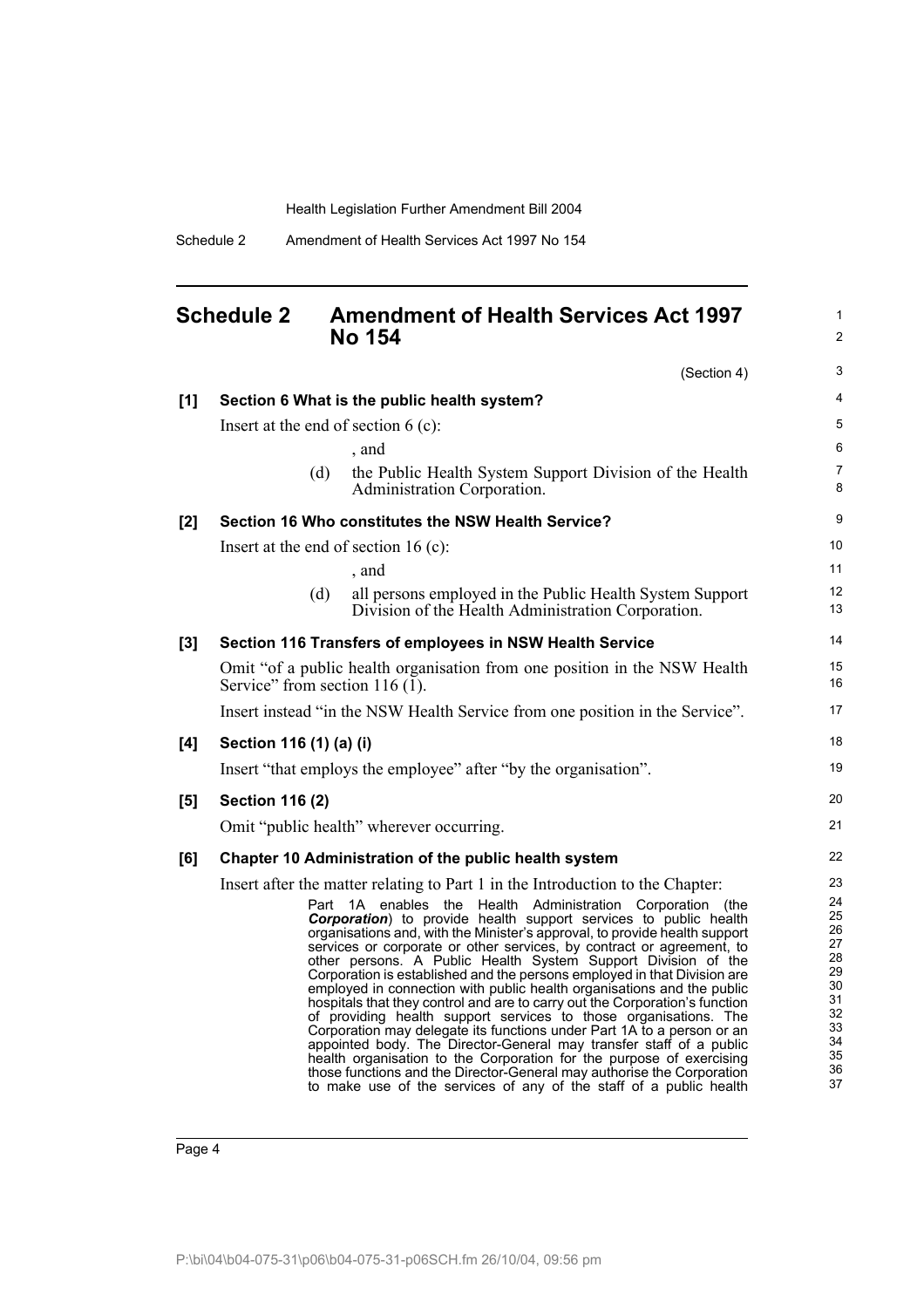Amendment of Health Services Act 1997 No 154 Schedule 2

|     |      |                      | organisation. The Minister may require a public health organisation to<br>acquire health support services from the Corporation or some other<br>specified person.                                                                                                                      | $\frac{1}{2}$<br>$\mathsf 3$ |
|-----|------|----------------------|----------------------------------------------------------------------------------------------------------------------------------------------------------------------------------------------------------------------------------------------------------------------------------------|------------------------------|
| [7] |      |                      | Chapter 10, Part 1A                                                                                                                                                                                                                                                                    | 4                            |
|     |      | Insert after Part 1: |                                                                                                                                                                                                                                                                                        | 5                            |
|     |      |                      | Part 1A Provision of health support services                                                                                                                                                                                                                                           | 6                            |
|     | 126A |                      | <b>Definitions</b>                                                                                                                                                                                                                                                                     | $\overline{7}$               |
|     |      |                      | In this Part:<br><i>appointed body</i> means a committee, board or other body of<br>persons appointed under section 126C by the Corporation.<br><b>Corporation</b> means the Health Administration Corporation.<br>Note. The term health support service is defined in the Dictionary. | 8<br>9<br>10<br>11<br>12     |
|     | 126B |                      | Corporation to provide health support services                                                                                                                                                                                                                                         | 13                           |
|     |      | (1)                  | The Corporation may provide health support services to public<br>health organisations and the public hospitals that they control.                                                                                                                                                      | 14<br>15                     |
|     |      | (2)                  | There is established a Public Health System Support Division in<br>the Corporation.                                                                                                                                                                                                    | 16<br>17                     |
|     |      | (3)                  | The persons employed by the Corporation in the Public Health<br>System Support Division are employed in connection with public<br>health organisations and the public hospitals that they control and<br>are to carry out the Corporation's function under subsection (1).             | 18<br>19<br>20<br>21         |
|     |      | (4)                  | The Corporation may also, with the approval of the Minister,<br>make and enter into contracts or agreements with any person<br>other than a public health organisation for the provision of health<br>support services or corporate or other services to that person.                  | 22<br>23<br>24<br>25         |
|     |      | (5)                  | The Corporation may determine the fees and charges payable for<br>any service provided by or on behalf of the Corporation under<br>this section.                                                                                                                                       | 26<br>27<br>28               |
|     |      | (6)                  | The Corporation may delegate its functions under this section to<br>a person or appointed body.                                                                                                                                                                                        | 29<br>30                     |
|     |      | (7)                  | A delegate may subdelegate to any person or appointed body<br>some or all of any function delegated under this section if the<br>delegate is authorised in writing to do so by the delegator.                                                                                          | 31<br>32<br>33               |
|     |      | (8)                  | Section 21 of the <i>Health Administration Act 1982</i> does not apply<br>in relation to the functions under this section.                                                                                                                                                             | 34<br>35                     |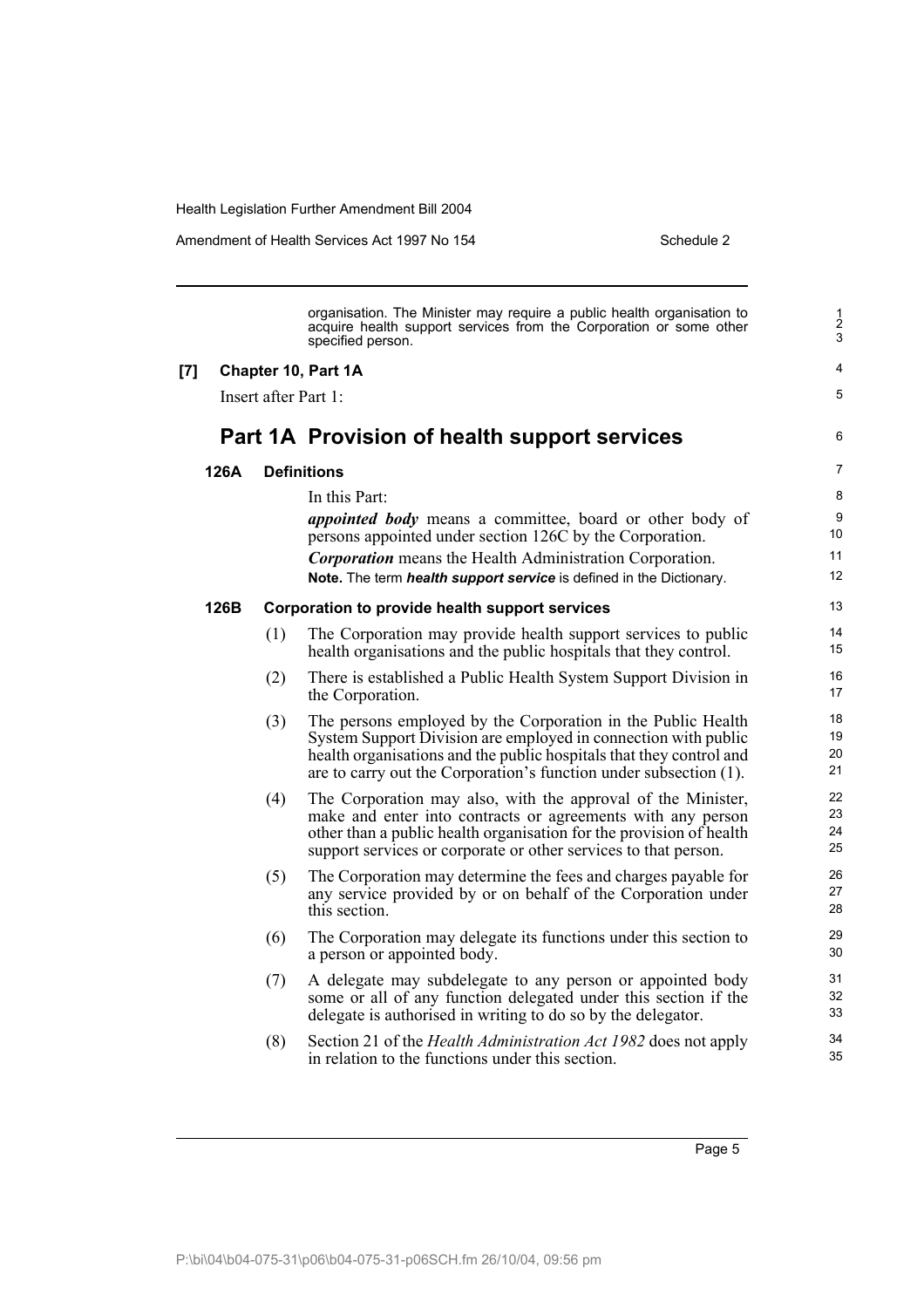|      | (9)                     | Nothing in this section limits the Corporation's functions under<br>this or any other Act or law.                                                                                                                                                                                                                                | $\mathbf{1}$<br>$\overline{c}$ |  |  |  |  |
|------|-------------------------|----------------------------------------------------------------------------------------------------------------------------------------------------------------------------------------------------------------------------------------------------------------------------------------------------------------------------------|--------------------------------|--|--|--|--|
| 126C | <b>Appointed bodies</b> |                                                                                                                                                                                                                                                                                                                                  |                                |  |  |  |  |
|      | (1)                     | The Corporation may appoint a committee, board or other body<br>for the purposes of this Part.                                                                                                                                                                                                                                   | 4<br>$\overline{5}$            |  |  |  |  |
|      | (2)                     | An appointed body is to consist of such members appointed by<br>the Corporation as the Corporation thinks fit.                                                                                                                                                                                                                   | 6<br>$\overline{7}$            |  |  |  |  |
|      | (3)                     | The procedure of an appointed body is to be determined by the<br>Corporation or (subject to any determination of the Corporation)<br>by the appointed body.                                                                                                                                                                      | 8<br>9<br>10                   |  |  |  |  |
|      | (4)                     | A member of an appointed body holds office for such period (not<br>exceeding 5 years) as is specified in the member's instrument of<br>appointment, but is eligible (if otherwise qualified) for<br>re-appointment.                                                                                                              | 11<br>12<br>13<br>14           |  |  |  |  |
|      | (5)                     | The Corporation may terminate the appointment of a member of<br>an appointed body at any time for any or no reason by notice in<br>writing to the member.                                                                                                                                                                        | 15<br>16<br>17                 |  |  |  |  |
|      | (6)                     | A member of an appointed body is entitled to such fees and<br>allowances as the Corporation may determine from time to time.                                                                                                                                                                                                     | 18<br>19                       |  |  |  |  |
|      | (7)                     | A member of an appointed body is not personally liable for any<br>act or omission done or omitted to be done in good faith for the<br>purposes of this Part.                                                                                                                                                                     | 20<br>21<br>22                 |  |  |  |  |
|      | (8)                     | If subsection (7) prevents liability attaching to a member of an<br>appointed body, the liability attaches instead to the Corporation.                                                                                                                                                                                           | 23<br>24                       |  |  |  |  |
| 126D |                         | <b>Transfer of staff to Corporation</b>                                                                                                                                                                                                                                                                                          | 25                             |  |  |  |  |
|      | (1)                     | The Director-General may, by order in writing, transfer such of<br>the staff of a public health organisation as are specified in the<br>order (either individually or by reference to a class of persons) to<br>the Corporation for the purpose of exercising the Corporation's<br>function under section $126\overline{B}$ (1). | 26<br>27<br>28<br>29<br>30     |  |  |  |  |

(2) The members of staff of a public health organisation who are transferred to the Corporation by such an order are to be regarded for all purposes as having become employees of the Corporation, in accordance with the terms of the order, on a day specified in the order as being the day on which the transfer takes effect.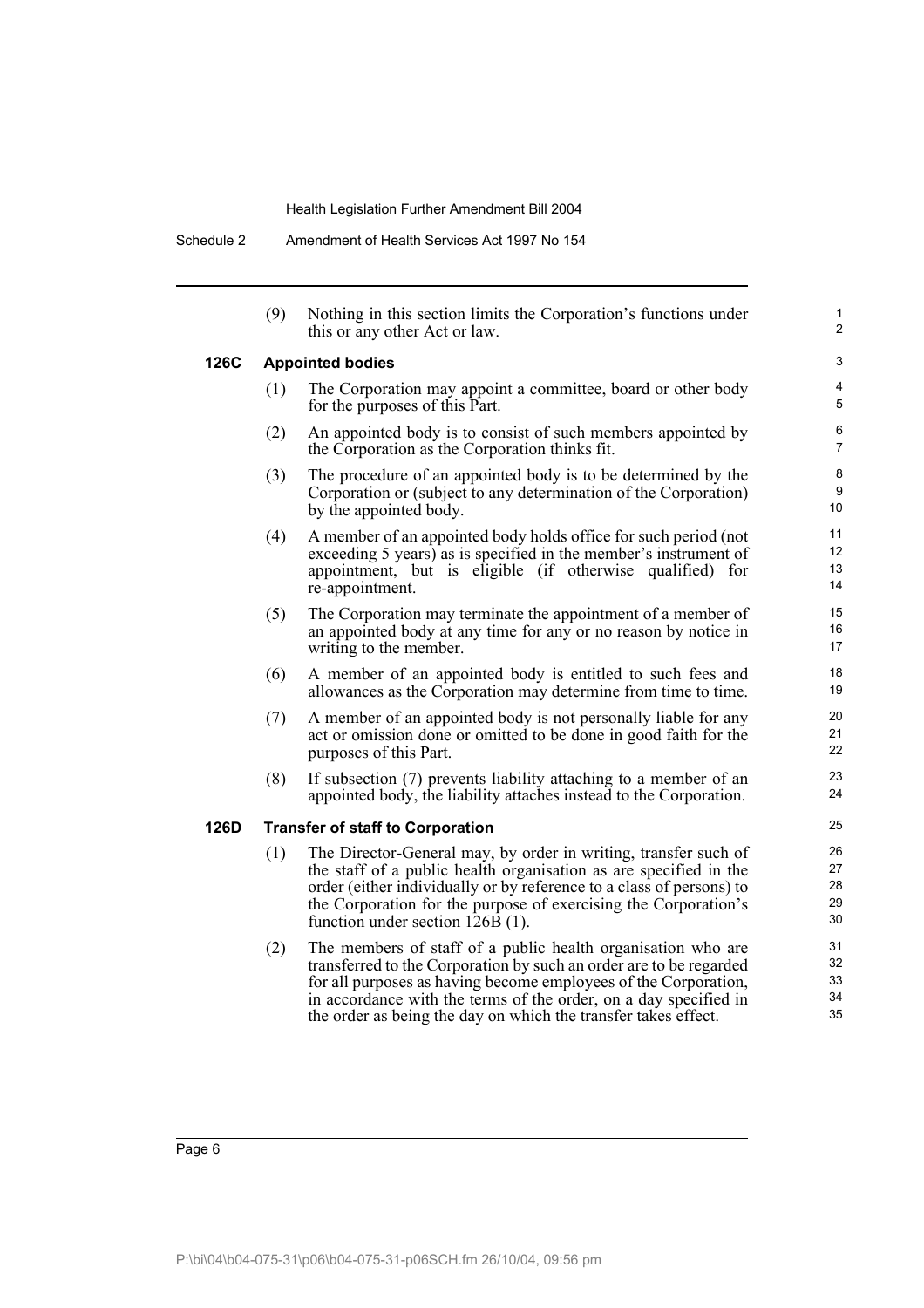Amendment of Health Services Act 1997 No 154 Schedule 2

- (3) A person who is a member of staff of a public health organisation and who is transferred under this section:
	- (a) is (until other provision is duly made by this or any other Act or law) to be employed in accordance with any relevant statutory provisions, awards, agreements and determinations that would have applied to the person if the person had not been transferred but had instead remained as a member of the staff of the public health organisation from which the person was transferred, and
	- (b) retains any rights to annual leave, extended service leave, sick leave, and other forms of leave, accrued or accruing in the person's employment with the public health organisation, and
	- (c) retains any other right or entitlement that may be prescribed for the purposes of this section, and
	- (d) is not entitled to receive any payment or other benefit merely because the person ceases to be a member of staff of the public health organisation, and
	- (e) is not entitled to claim, both under this Act and under any other Act or law, dual benefits of the same kind for the same period of service, and
	- (f) is employed in the Public Health System Support Division of the Corporation.

#### **126E Corporation may use staff of public health organisation**

- (1) The Director-General may, by order in writing, authorise the Corporation to make use of the services of such of the staff of a public health organisation as are specified in the order (either individually or by reference to a class of persons) for the purpose of exercising the Corporation's functions under section 126B.
- (2) Staff that are subject to an order under subsection (1) are subject to the control and direction of the Corporation to the extent specified or referred to in that order.
- (3) An order under subsection (1) may specify that staff are to be subject to the control and direction of the Corporation on a full-time and ongoing basis.
- (4) Except in so far as an order under subsection (1) otherwise provides, the Corporation may, by instrument in writing, authorise another person or appointed body to exercise the control and direction of any staff that are subject to the order, and may, in like manner, revoke, wholly or in part, any such authority.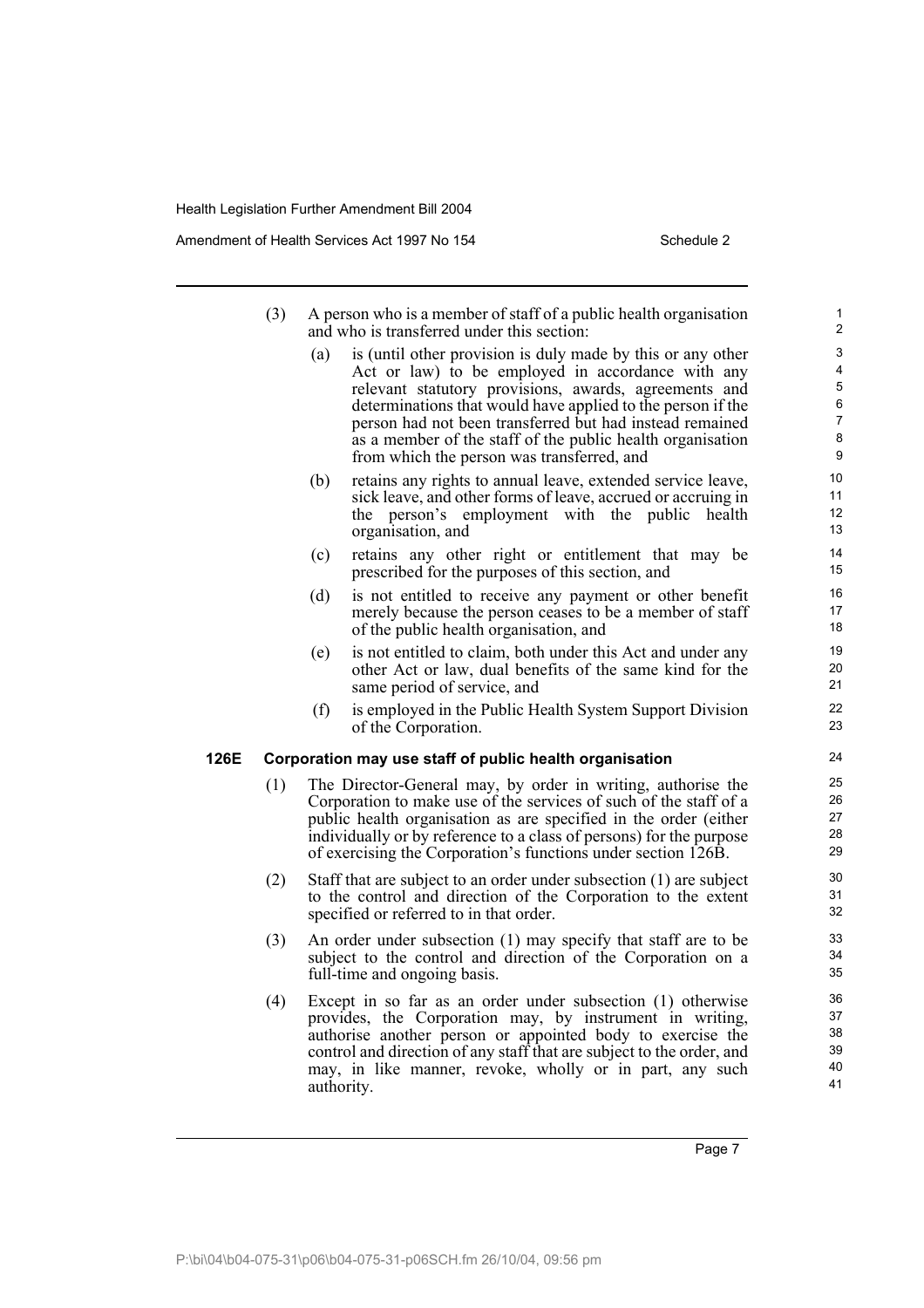Schedule 2 Amendment of Health Services Act 1997 No 154

|      | (5) | Staff that are subject to an order under subsection (1) remain<br>members of staff of the public health organisation and do not<br>become employees of the Corporation despite any other<br>provision of this Act or of any other law or of any provision of<br>the order.                                                                                                                                                                                                                                                                                                                                                 | 1<br>$\overline{\mathbf{c}}$<br>3<br>4<br>5        |
|------|-----|----------------------------------------------------------------------------------------------------------------------------------------------------------------------------------------------------------------------------------------------------------------------------------------------------------------------------------------------------------------------------------------------------------------------------------------------------------------------------------------------------------------------------------------------------------------------------------------------------------------------------|----------------------------------------------------|
|      | (6) | This section is not limited by section 7 of the <i>Health</i><br>Administration Act 1982.                                                                                                                                                                                                                                                                                                                                                                                                                                                                                                                                  | 6<br>$\overline{7}$                                |
| 126F |     | <b>Obligations and rights under Occupational Health and Safety</b><br>Act 2000 and other legislation                                                                                                                                                                                                                                                                                                                                                                                                                                                                                                                       | 8<br>9                                             |
|      | (1) | For the purposes of the <i>Occupational Health and Safety Act 2000</i><br>and the employer liability legislation, the Corporation has the<br>functions and liabilities of an employer in respect of a person who<br>is the subject of an order under section $126E(1)$ .                                                                                                                                                                                                                                                                                                                                                   | 10<br>11<br>12<br>13                               |
|      | (2) | A public health organisation, and any person concerned in the<br>management of the organisation, is not liable for an offence under<br>the Occupational Health and Safety Act 2000 or the employer<br>liability legislation arising out of an act or omission done or<br>omitted to be done by a member of staff of that organisation<br>while the member of staff is under the control and direction of the<br>Corporation, but only if that liability attaches solely because the<br>member of staff is an employee of the public health organisation<br>or of a person concerned in the management of the organisation. | 14<br>15<br>16<br>17<br>18<br>19<br>20<br>21<br>22 |
|      | (3) | In this section:                                                                                                                                                                                                                                                                                                                                                                                                                                                                                                                                                                                                           | 23                                                 |
|      |     | <i>employer liability legislation means:</i>                                                                                                                                                                                                                                                                                                                                                                                                                                                                                                                                                                               | 24                                                 |
|      |     | instruments under the Occupational Health and Safety<br>(a)<br><i>Act 2000</i> , and                                                                                                                                                                                                                                                                                                                                                                                                                                                                                                                                       | 25<br>26                                           |
|      |     | (b)<br>associated occupational health and safety legislation<br>within the meaning of that Act, and                                                                                                                                                                                                                                                                                                                                                                                                                                                                                                                        | 27<br>28                                           |
|      |     | (c)<br>any other Act or instrument under an Act that makes an<br>employer liable for an act or omission of an employee, or<br>for an act or omission of the employer in relation to an<br>employee, being a law prescribed by the regulations for the<br>purposes of this section.                                                                                                                                                                                                                                                                                                                                         | 29<br>30<br>31<br>32<br>33                         |
| 126G |     | Minister may direct public health organisation to enter contracts<br>with Corporation and others                                                                                                                                                                                                                                                                                                                                                                                                                                                                                                                           | 34<br>35                                           |
|      | (1) | The Minister may, by order in writing, from time to time:                                                                                                                                                                                                                                                                                                                                                                                                                                                                                                                                                                  | 36                                                 |
|      |     | require a public health organisation to acquire specified<br>(a)<br>health support services from the Corporation or some other<br>specified person if and when such services are required,<br>and                                                                                                                                                                                                                                                                                                                                                                                                                          | 37<br>38<br>39<br>40                               |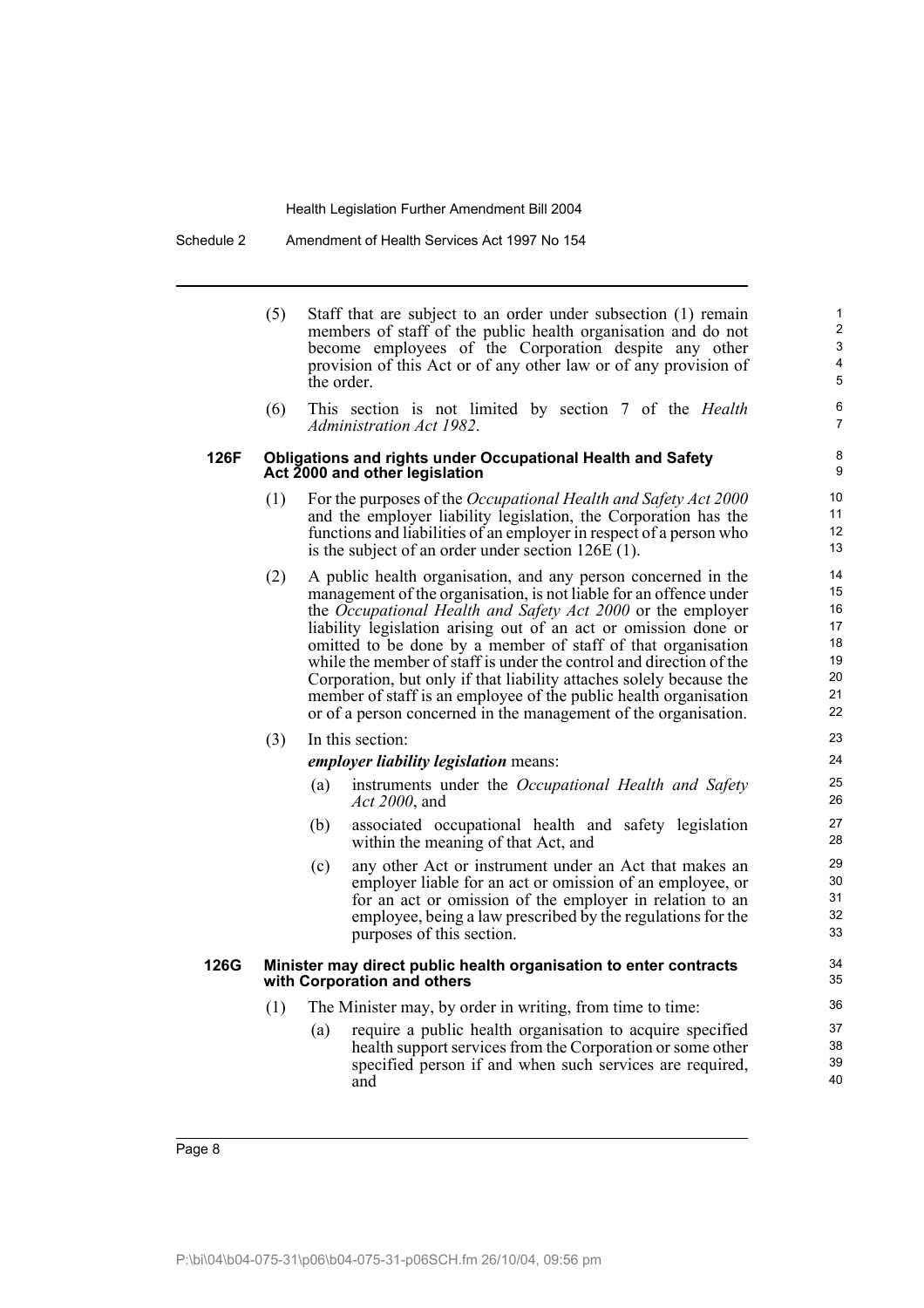Amendment of Health Services Act 1997 No 154 Schedule 2

(b) give a public health organisation any necessary directions for the purposes of paragraph (a). (2) The following conduct is specifically authorised by this Act for the purposes of the *Trade Practices Act 1974* of the Commonwealth and the *Competition Code of New South Wales*: (a) a requirement or direction of the Minister given under subsection  $(1)$ , (b) the entering or making of a contract, agreement, arrangement or understanding as the result of such a requirement or direction, (c) conduct authorised or required by or under the terms or conditions of any such contract, agreement, arrangement or understanding, (d) any conduct of the Corporation in carrying out its functions or exercising its powers under this Part, (e) any conduct of a public health organisation, its agents, a person concerned in the management of the organisation or a person who is engaged or employed by the organisation: (i) in relation to obtaining health support services in accordance with this Part, or (ii) in complying with a requirement or direction of the Minister given under subsection (1). (3) Conduct authorised by subsection (2) is authorised only to the extent (if any) that it would otherwise contravene Part IV of the *Trade Practices Act 1974* of the Commonwealth and the *Competition Code of New South Wales*. **126H Consent of affiliated health organisations required for certain orders** (1) The Director-General may not make an order under section 126D (1) or 126E (1) in relation to the staff of an affiliated health organisation unless the Director-General has obtained the written consent of the organisation to the making of the order. (2) The Minister may not make an order under section 126G (1) that requires or directs an affiliated health organisation to do, or omit to do, anything unless the Minister has obtained the written

consent of the organisation to the requirement or direction.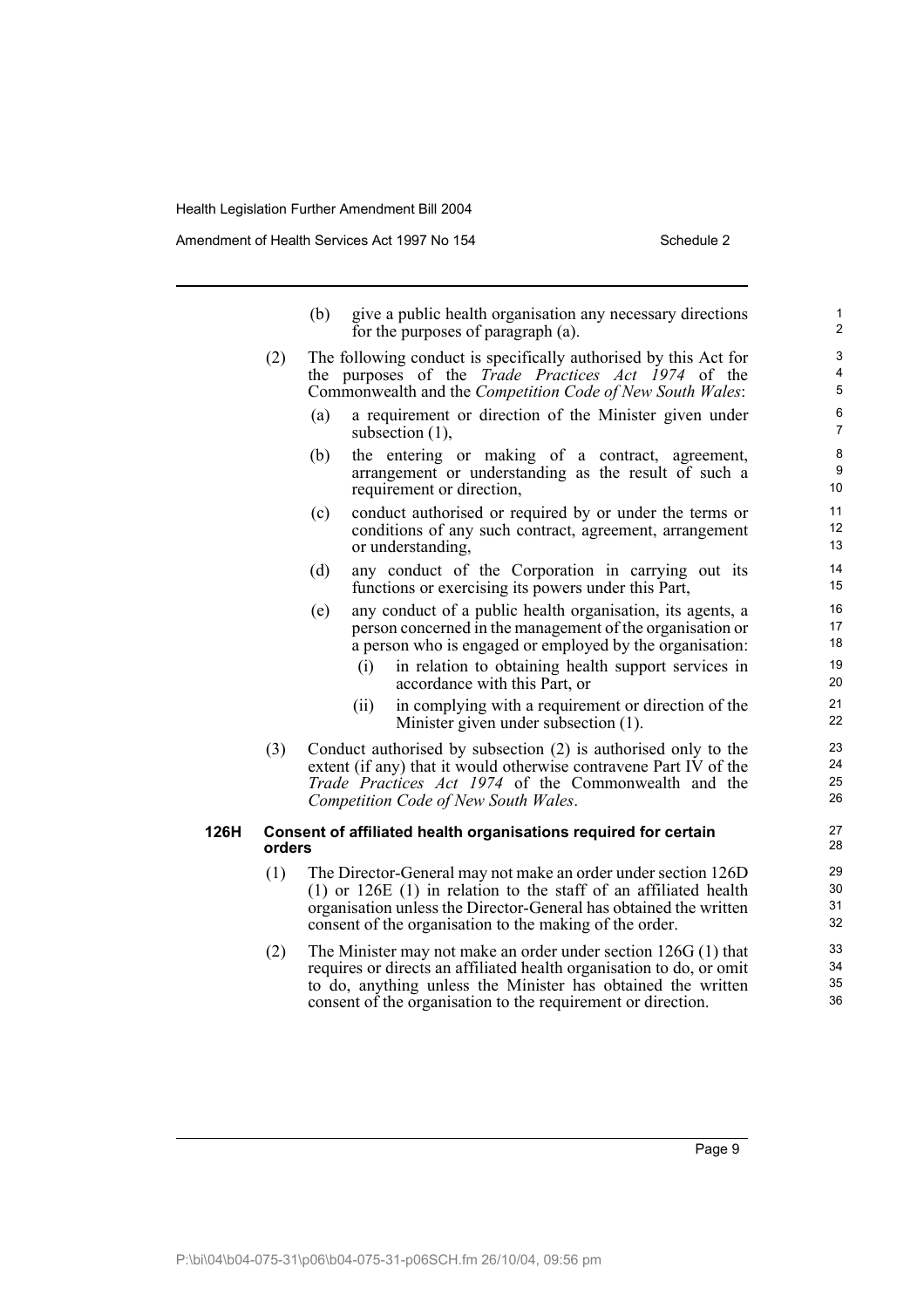Schedule 2 Amendment of Health Services Act 1997 No 154

| [8]    | <b>Schedule 7 Savings and transitional provisions</b>                                                    | 1                   |  |
|--------|----------------------------------------------------------------------------------------------------------|---------------------|--|
|        | Insert at the end of clause $1(1)$ :                                                                     | $\overline{2}$      |  |
|        | <i>Health Legislation Further Amendment Act 2004</i> (but only to the<br>extent that it amends this Act) | 3<br>$\overline{4}$ |  |
| [9]    | <b>Dictionary</b>                                                                                        | 5                   |  |
|        | Omit "supply" from paragraph (b) of the definition of <i>health support service</i> .                    | 6                   |  |
|        | Insert instead "procurement or supply (or both)".                                                        | $\overline{7}$      |  |
| $[10]$ | Dictionary, definition of "health support service"                                                       | 8                   |  |
|        | Insert at the end of paragraph (c):                                                                      | 9                   |  |
|        | $\Omega$                                                                                                 | 10                  |  |
|        | the provision of corporate services to providers of health<br>(d)<br>services,                           | 11<br>12            |  |
|        | and includes a service prescribed by the regulations.                                                    | 13                  |  |
| $[11]$ | Dictionary, definition of "nursing home"                                                                 | 14                  |  |
|        | Omit "the <i>Nursing Homes Act 1988"</i> .                                                               |                     |  |
|        | Insert instead "the <i>Public Health Act 1991"</i> .                                                     | 16                  |  |
|        |                                                                                                          |                     |  |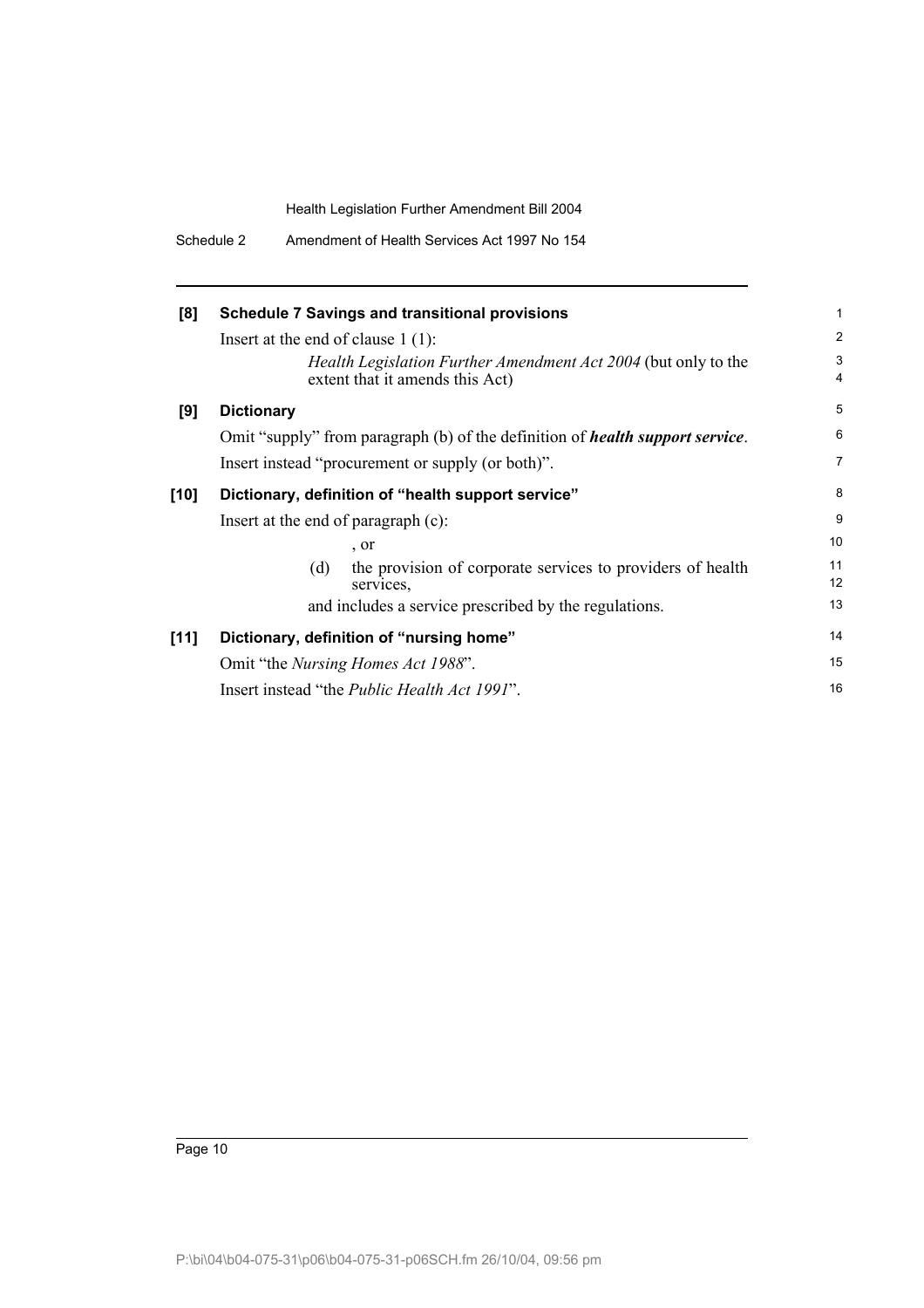Amendment of New South Wales Institute of Psychiatry Act 1964 No 44 Schedule 3

### <span id="page-12-0"></span>**Schedule 3 Amendment of New South Wales Institute of Psychiatry Act 1964 No 44**

(Section 4) **[1] Section 2 Definitions** Omit "Part 2 of the *Public Sector Management Act 1988*" from the definition of *Director*. Insert instead "Chapter 2 of the *Public Sector Employment and Management Act 2002*". **[2] Section 2** Insert in alphabetical order: *exercise* a function includes perform a duty. *function* includes a power, authority or duty. **[3] Section 4 Objects of the Institute** Omit ", subject to the approval of the Minister," from section 4 (3). **[4] Section 7 Public Sector Employment and Management Act 2002 not to apply to members other than Director** Omit "*Public Sector Management Act 1988*". Insert instead "*Public Sector Employment and Management Act 2002*". **[5] Sections 20 and 20A** Omit section 20. Insert instead: **20 Staff of Institute** (1) The Director and the staff of the Institute are (subject to this section) to be employed under Chapter 2 of the *Public Sector Employment and Management Act 2002*. (2) The Institute may, with the approval of the Minister, employ such other persons possessing medical, scientific or technical or other para-medical qualifications as may be necessary for carrying out the provisions of this Act. Chapter 2 of the *Public Sector Employment and Management Act 2002* does not apply to the employment of any such staff. (3) Salaries and fees payable pursuant to subsection (2) are to be part of the costs of administration of this Act. 3 4 5 6 7 8 9 10 11 12 13 14 15 16 17 18 19 20 21 22 23  $24$ 25 26 27 28 29 30 31 32

Page 11

1  $\mathcal{L}$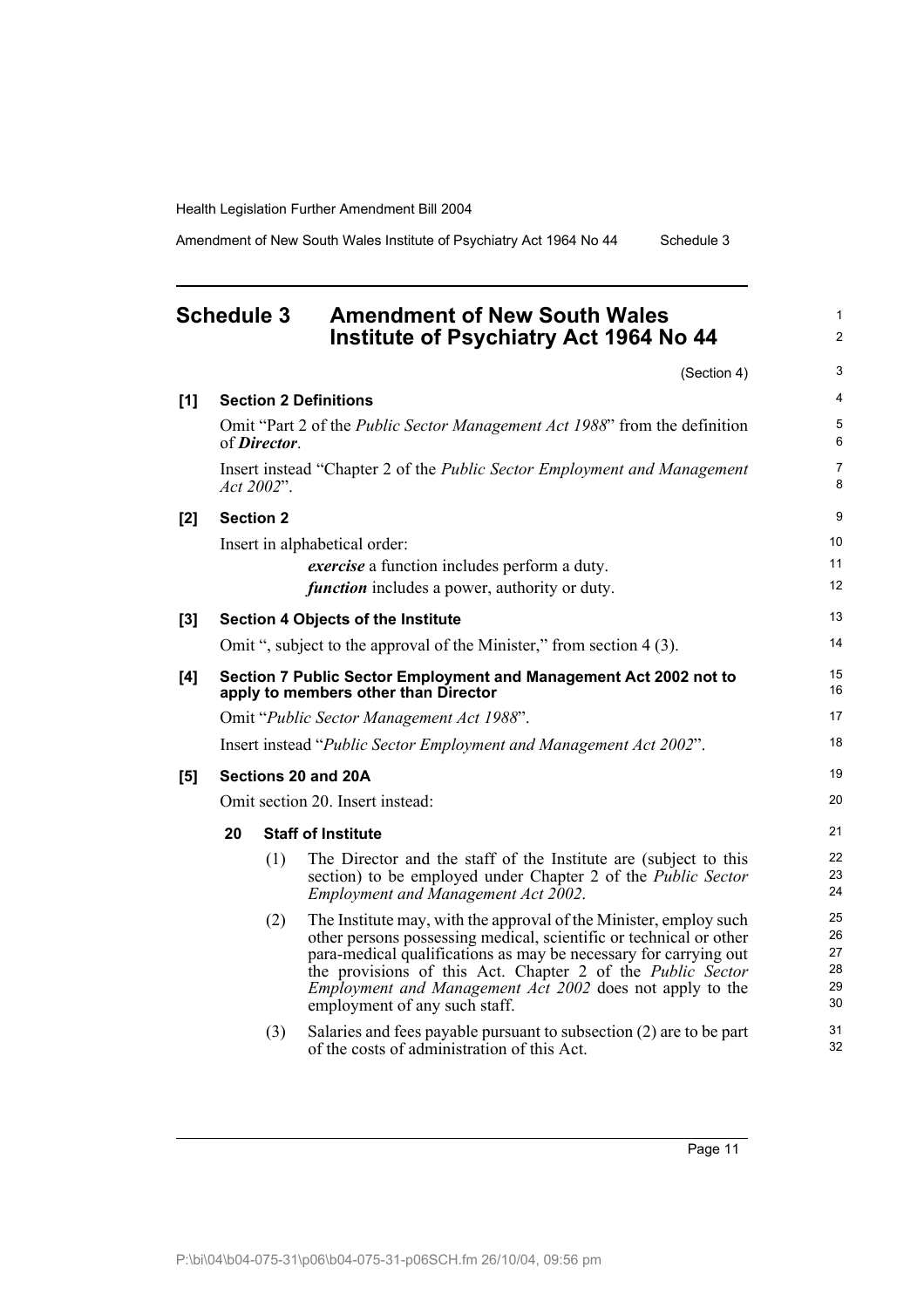Schedule 3 Amendment of New South Wales Institute of Psychiatry Act 1964 No 44

|     |                      | (4) | The Institute may arrange for the use of the services of any staff<br>or facilities of a government agency, with the approval of the<br>agency concerned and the Minister. Any person whose services<br>the Institute makes use of under this subsection is, for the<br>purposes of this Act, taken to be a member of staff of the Institute. | $\mathbf{1}$<br>$\overline{c}$<br>$\mathsf 3$<br>$\overline{\mathbf{4}}$<br>5 |  |
|-----|----------------------|-----|-----------------------------------------------------------------------------------------------------------------------------------------------------------------------------------------------------------------------------------------------------------------------------------------------------------------------------------------------|-------------------------------------------------------------------------------|--|
|     | <b>20A</b>           |     | <b>Delegation</b>                                                                                                                                                                                                                                                                                                                             | 6                                                                             |  |
|     |                      |     | The Institute may delegate the exercise of any function of the<br>Institute under this Act (other than this power of delegation) to:                                                                                                                                                                                                          | 7<br>8                                                                        |  |
|     |                      |     | any member of staff of the Institute, or<br>(a)                                                                                                                                                                                                                                                                                               | 9                                                                             |  |
|     |                      |     | (b)<br>a person of a class prescribed by the regulations.                                                                                                                                                                                                                                                                                     | 10                                                                            |  |
| [6] |                      |     | <b>Schedule 1 Savings and transitional provisions</b>                                                                                                                                                                                                                                                                                         | 11                                                                            |  |
|     |                      |     | Insert at the end of clause $1(1)$ :                                                                                                                                                                                                                                                                                                          | 12                                                                            |  |
|     |                      |     | Health Legislation Further Amendment Act 2004 (but only to the                                                                                                                                                                                                                                                                                | 13                                                                            |  |
|     |                      |     | extent that it amends this Act)                                                                                                                                                                                                                                                                                                               | 14                                                                            |  |
| [7] | Schedule 1, Part 3   |     |                                                                                                                                                                                                                                                                                                                                               | 15                                                                            |  |
|     | Insert after Part 2: |     |                                                                                                                                                                                                                                                                                                                                               |                                                                               |  |
|     | <b>Part 3</b>        |     | Provisions consequent on enactment of                                                                                                                                                                                                                                                                                                         | 17                                                                            |  |
|     |                      |     | <b>Health Legislation Further Amendment</b>                                                                                                                                                                                                                                                                                                   | 18                                                                            |  |
|     |                      |     | <b>Act 2004</b>                                                                                                                                                                                                                                                                                                                               | 19                                                                            |  |
|     | 6                    |     | <b>Re-enactment of section 20</b>                                                                                                                                                                                                                                                                                                             | 20                                                                            |  |
|     |                      |     | The substitution of section 20 by the <i>Health Legislation Further</i>                                                                                                                                                                                                                                                                       | 21                                                                            |  |
|     |                      |     | Amendment Act 2004 does not affect the employment (including                                                                                                                                                                                                                                                                                  | 22                                                                            |  |
|     |                      |     | the terms of employment) of any person employed by the                                                                                                                                                                                                                                                                                        | 23                                                                            |  |
|     |                      |     | Institute immediately before the substitution of that section.                                                                                                                                                                                                                                                                                | 24                                                                            |  |
|     |                      |     |                                                                                                                                                                                                                                                                                                                                               |                                                                               |  |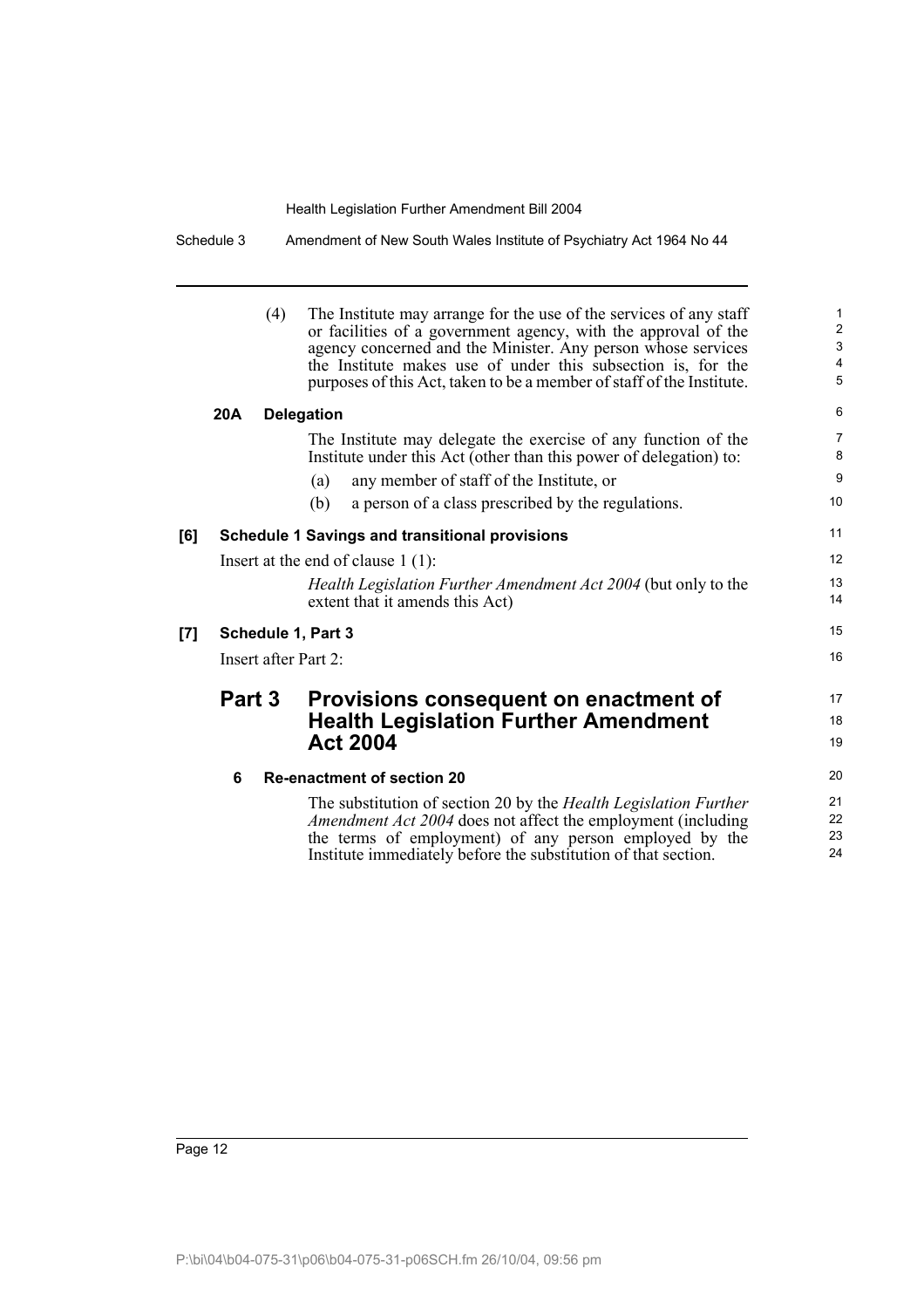$[1]$ 

**[2]** 

Amendment of Optical Dispensers Act 1963 No 35 Schedule 4

## <span id="page-14-0"></span>**Schedule 4 Amendment of Optical Dispensers Act 1963 No 35**

(Section 4)

1  $\overline{2}$ 

3

|                                                                                       |                    |                                                                                                                                                                                                                                                                                                                                                                                                                                    | $\overline{4}$                         |  |
|---------------------------------------------------------------------------------------|--------------------|------------------------------------------------------------------------------------------------------------------------------------------------------------------------------------------------------------------------------------------------------------------------------------------------------------------------------------------------------------------------------------------------------------------------------------|----------------------------------------|--|
| <b>Section 2 Definitions</b>                                                          |                    |                                                                                                                                                                                                                                                                                                                                                                                                                                    |                                        |  |
| Omit the definition of <b>Optical appliance</b> from section $2(1)$ . Insert instead: |                    |                                                                                                                                                                                                                                                                                                                                                                                                                                    |                                        |  |
|                                                                                       |                    | <i><b>Optical appliance means:</b></i>                                                                                                                                                                                                                                                                                                                                                                                             | 6                                      |  |
|                                                                                       | (a)                | contact lenses, spectacle lenses or any other appliance<br>designed to correct, remedy or relieve any refractive<br>abnormality or defect of sight, or                                                                                                                                                                                                                                                                             | $\overline{7}$<br>$\bf 8$<br>9         |  |
|                                                                                       | (b)                | contact lenses other than those referred to in paragraph (a).                                                                                                                                                                                                                                                                                                                                                                      | 10                                     |  |
|                                                                                       | <b>Section 29A</b> |                                                                                                                                                                                                                                                                                                                                                                                                                                    | 11                                     |  |
|                                                                                       |                    | Omit the section. Insert instead:                                                                                                                                                                                                                                                                                                                                                                                                  | 12                                     |  |
| 29A                                                                                   |                    | Supply of optical appliance pursuant to prescription                                                                                                                                                                                                                                                                                                                                                                               | 13                                     |  |
|                                                                                       |                    | An optical dispenser must not supply an optical appliance to any<br>person unless:                                                                                                                                                                                                                                                                                                                                                 | 14<br>15                               |  |
|                                                                                       | (a)                | the optical dispenser does so pursuant to a prescription<br>written by a person whom the optical dispenser reasonably<br>believes to be qualified, pursuant to any Act or law, to<br>write a prescription for an optical appliance, for the person<br>who is to use the optical appliance, or                                                                                                                                      | 16<br>17<br>18<br>19<br>20             |  |
|                                                                                       | (b)                | the optical dispenser does so by way of the copying or<br>duplication of an optical appliance, or part of an optical<br>appliance, furnished to the optical dispenser by or on<br>behalf of the person, not being an optical appliance, or<br>part, that the optical dispenser ought reasonably to have<br>suspected had been supplied to the person otherwise than<br>pursuant to a prescription referred to in paragraph (a), or | 21<br>22<br>23<br>24<br>25<br>26<br>27 |  |
|                                                                                       | (c)                | the optical appliance is a contact lens that is not designed<br>to correct, remedy or relieve any refractive abnormality or<br>defect of sight.                                                                                                                                                                                                                                                                                    | 28<br>29<br>30                         |  |
|                                                                                       |                    | Maximum penalty: 10 penalty units.                                                                                                                                                                                                                                                                                                                                                                                                 | 31                                     |  |
|                                                                                       |                    |                                                                                                                                                                                                                                                                                                                                                                                                                                    |                                        |  |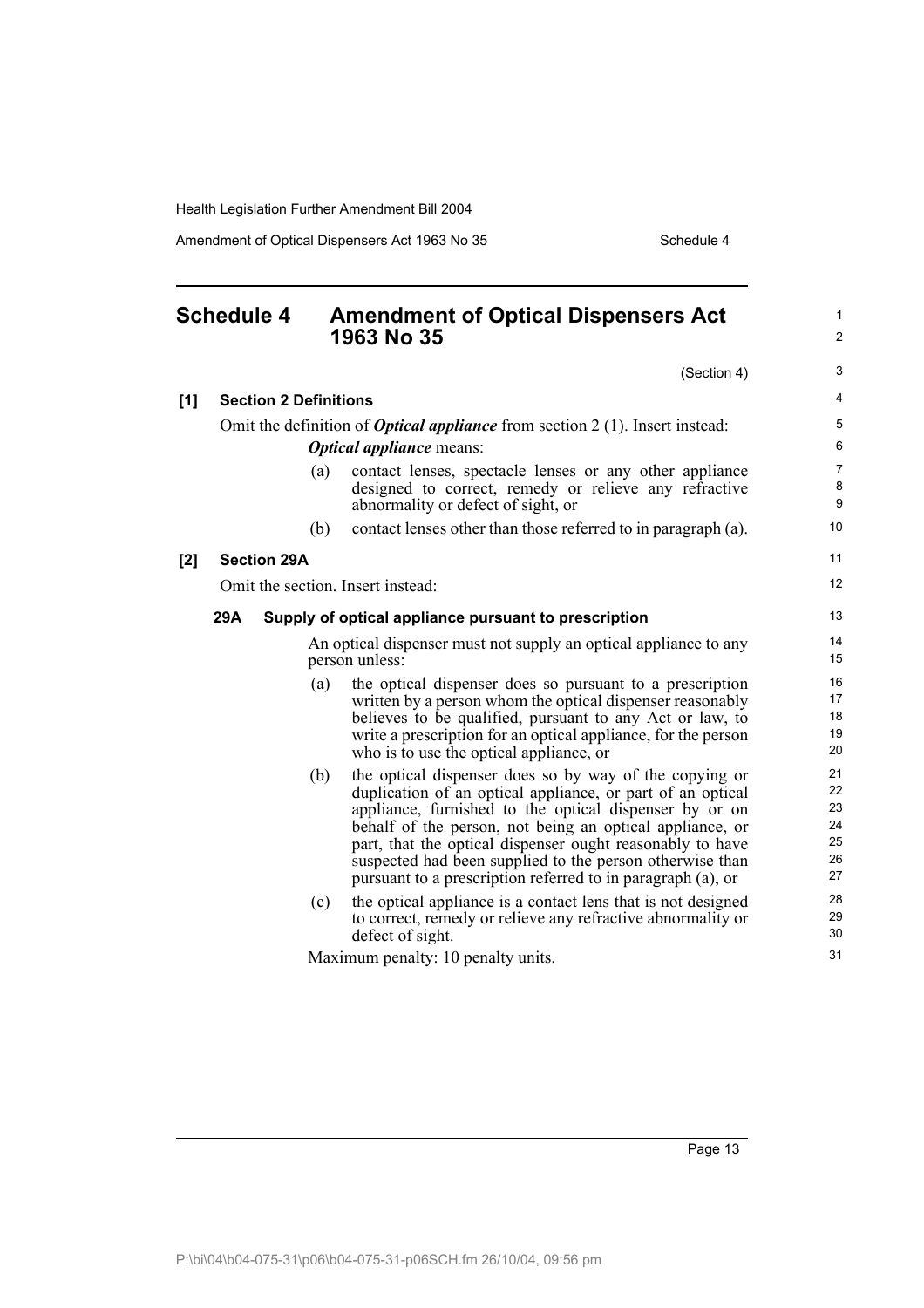Schedule 4 Amendment of Optical Dispensers Act 1963 No 35

| [3] | <b>Section 36 and Schedule 1</b> |                   |                    |                                                                                                                                                                                       | $\mathbf{1}$   |
|-----|----------------------------------|-------------------|--------------------|---------------------------------------------------------------------------------------------------------------------------------------------------------------------------------------|----------------|
|     | Insert after section 35:         |                   |                    |                                                                                                                                                                                       |                |
|     | 36                               |                   |                    | Savings and transitional provisions                                                                                                                                                   | 3              |
|     |                                  |                   |                    | Schedule 1 has effect.                                                                                                                                                                | 4              |
|     |                                  | <b>Schedule 1</b> |                    | <b>Savings and transitional provisions</b>                                                                                                                                            | 5              |
|     |                                  |                   |                    | (Section 36)                                                                                                                                                                          | 6              |
|     | 1                                |                   | <b>Regulations</b> |                                                                                                                                                                                       | $\overline{7}$ |
|     |                                  | (1)               | Acts:              | The regulations may contain provisions of a savings or<br>transitional nature consequent on the enactment of the following                                                            | 8<br>9<br>10   |
|     |                                  |                   |                    | <i>Health Legislation Further Amendment Act 2004</i> (but only to the<br>extent that it amends this Act)                                                                              | 11<br>12       |
|     |                                  | (2)               |                    | Any such provision may, if the regulations so provide, take effect<br>from the date of assent to the Act concerned or a later date.                                                   | 13<br>14       |
|     |                                  | (3)               |                    | To the extent to which any such provision takes effect from a date<br>that is earlier than the date of its publication in the Gazette, the<br>provision does not operate so as:       | 15<br>16<br>17 |
|     |                                  |                   | (a)                | to affect, in a manner prejudicial to any person (other than<br>the State or an authority of the State), the rights of that<br>person existing before the date of its publication, or | 18<br>19<br>20 |
|     |                                  |                   | (b)                | to impose liabilities on any person (other than the State or<br>an authority of the State) in respect of anything done or<br>omitted to be done before the date of its publication.   | 21<br>22<br>23 |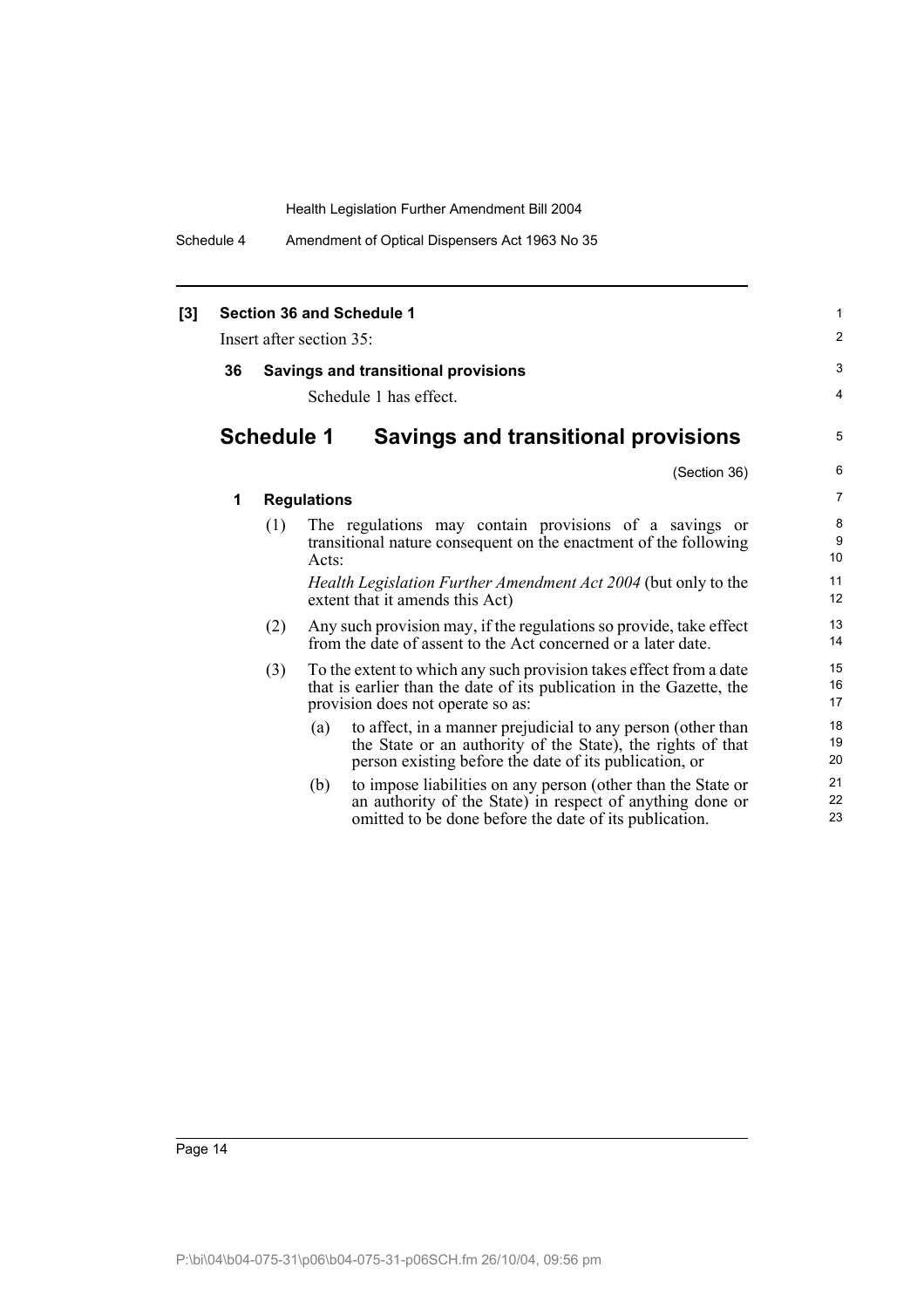Amendment of Public Health Act 1991 No 10 Schedule 5

1  $\overline{2}$ 

## <span id="page-16-0"></span>**Schedule 5 Amendment of Public Health Act 1991 No 10**

|       |    |                              |     | (Section 4)                                                                                                                                                                                                                                                                                                                                                                                                                                                                                                             | 3                                                          |
|-------|----|------------------------------|-----|-------------------------------------------------------------------------------------------------------------------------------------------------------------------------------------------------------------------------------------------------------------------------------------------------------------------------------------------------------------------------------------------------------------------------------------------------------------------------------------------------------------------------|------------------------------------------------------------|
| [1]   |    | <b>Section 3 Definitions</b> |     |                                                                                                                                                                                                                                                                                                                                                                                                                                                                                                                         | 4                                                          |
|       |    |                              | (a) | Insert in alphabetical order in section $3(1)$ :<br><i>nursing home</i> means a facility at which residential care (within<br>the meaning of the <i>Aged Care Act 1997</i> of the Commonwealth)<br>is provided and in relation to which any one or more of the<br>following is satisfied:<br>a licence was in force, or an approval of an application for<br>a licence in principle was effective, under the <i>Nursing</i><br>Homes Act 1988 in relation to the facility immediately<br>before the repeal of that Act, | 5<br>6<br>$\overline{7}$<br>8<br>9<br>10<br>11<br>12<br>13 |
|       |    |                              | (b) | residential care is provided at the facility in relation to an<br>allocated place under the <i>Aged Care Act 1997</i> of the<br>Commonwealth and that place requires a high level of<br>residential care within the meaning of that Act,                                                                                                                                                                                                                                                                                | 14<br>15<br>16<br>17                                       |
|       |    |                              | (c) | the facility belongs to a class of facilities prescribed by the<br>regulations.                                                                                                                                                                                                                                                                                                                                                                                                                                         | 18<br>19                                                   |
| $[2]$ |    | <b>Section 52</b>            |     |                                                                                                                                                                                                                                                                                                                                                                                                                                                                                                                         | 20                                                         |
|       |    |                              |     | Omit the section. Insert instead:                                                                                                                                                                                                                                                                                                                                                                                                                                                                                       | 21                                                         |
|       | 52 |                              |     | <b>Nursing requirements for nursing homes</b>                                                                                                                                                                                                                                                                                                                                                                                                                                                                           | 22                                                         |
|       |    | (1)                          |     | A person who operates a nursing home must:                                                                                                                                                                                                                                                                                                                                                                                                                                                                              | 23                                                         |
|       |    |                              | (a) | ensure that a registered nurse is on duty in the nursing<br>home at all times, and                                                                                                                                                                                                                                                                                                                                                                                                                                      | 24<br>25                                                   |
|       |    |                              | (b) | ensure that a registered nurse is appointed as a director of<br>nursing of the nursing home, and                                                                                                                                                                                                                                                                                                                                                                                                                        | 26<br>27                                                   |
|       |    |                              | (c) | ensure that any vacancy in the position of director of<br>nursing of the nursing home is filled within 7 days.                                                                                                                                                                                                                                                                                                                                                                                                          | 28<br>29                                                   |
|       |    |                              |     | Maximum penalty: 20 penalty units.                                                                                                                                                                                                                                                                                                                                                                                                                                                                                      | 30                                                         |
|       |    | (2)                          |     | The regulations may prescribe the minimum necessary<br>qualifications for a registered nurse to be appointed as a director<br>of nursing at a nursing home.                                                                                                                                                                                                                                                                                                                                                             | 31<br>32<br>33                                             |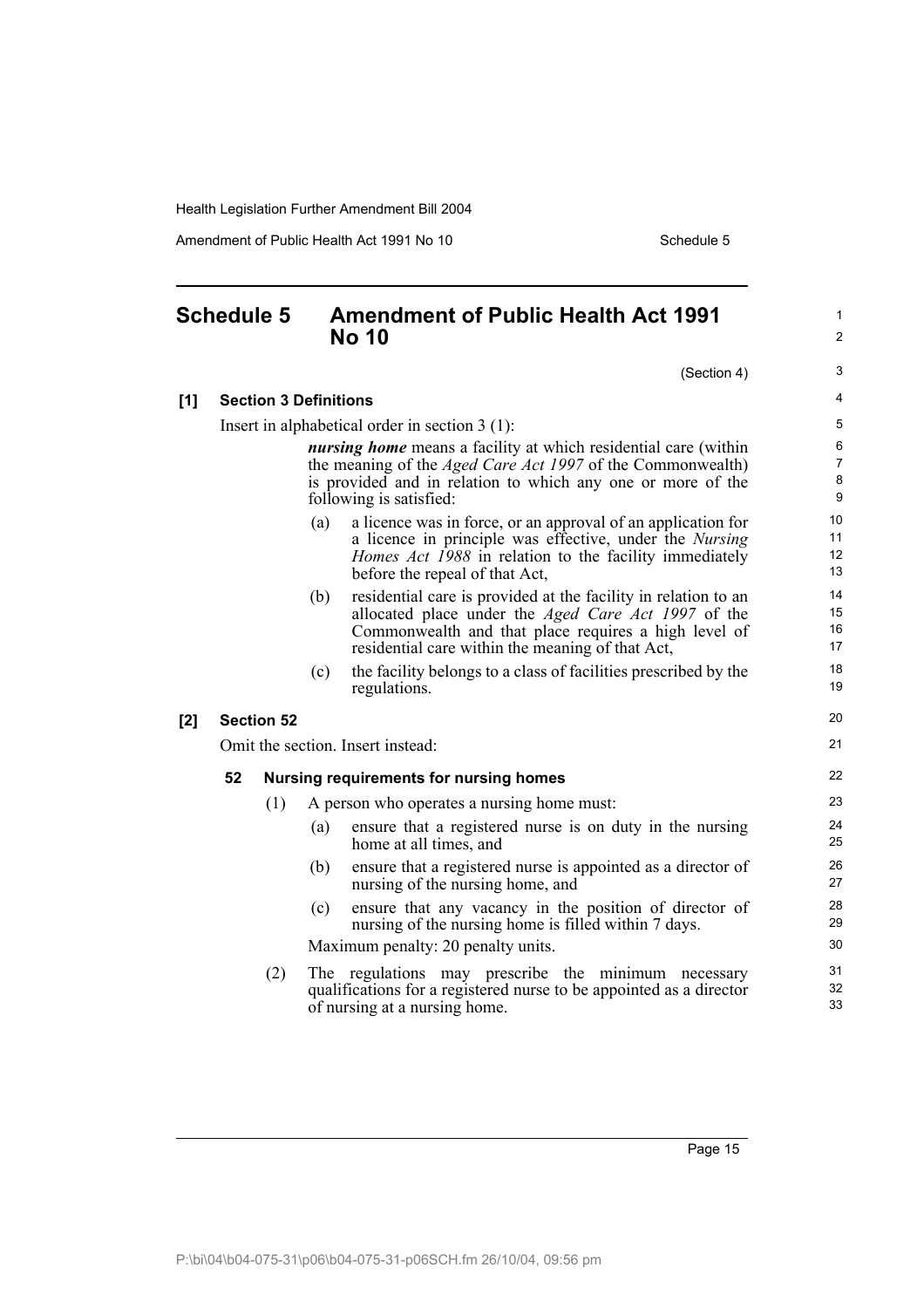Schedule 5 Amendment of Public Health Act 1991 No 10

|                                        | In this section:                                                                                                                                                                                                                                 | $\mathbf{1}$                                                                                                                                                                                                                                                                                                                                                                                                                                                                                                                                                                                                                           |  |  |  |
|----------------------------------------|--------------------------------------------------------------------------------------------------------------------------------------------------------------------------------------------------------------------------------------------------|----------------------------------------------------------------------------------------------------------------------------------------------------------------------------------------------------------------------------------------------------------------------------------------------------------------------------------------------------------------------------------------------------------------------------------------------------------------------------------------------------------------------------------------------------------------------------------------------------------------------------------------|--|--|--|
|                                        |                                                                                                                                                                                                                                                  | $\overline{c}$<br>3                                                                                                                                                                                                                                                                                                                                                                                                                                                                                                                                                                                                                    |  |  |  |
|                                        |                                                                                                                                                                                                                                                  | $\overline{4}$                                                                                                                                                                                                                                                                                                                                                                                                                                                                                                                                                                                                                         |  |  |  |
|                                        | <i>Midwives Act 1991.</i>                                                                                                                                                                                                                        | 5                                                                                                                                                                                                                                                                                                                                                                                                                                                                                                                                                                                                                                      |  |  |  |
|                                        |                                                                                                                                                                                                                                                  | 6                                                                                                                                                                                                                                                                                                                                                                                                                                                                                                                                                                                                                                      |  |  |  |
|                                        |                                                                                                                                                                                                                                                  | $\overline{7}$<br>8                                                                                                                                                                                                                                                                                                                                                                                                                                                                                                                                                                                                                    |  |  |  |
|                                        |                                                                                                                                                                                                                                                  | 9                                                                                                                                                                                                                                                                                                                                                                                                                                                                                                                                                                                                                                      |  |  |  |
| Insert at the end of clause $1 (2A)$ : |                                                                                                                                                                                                                                                  |                                                                                                                                                                                                                                                                                                                                                                                                                                                                                                                                                                                                                                        |  |  |  |
|                                        | Health Legislation Further Amendment Act 2004 (but only to the                                                                                                                                                                                   | 11                                                                                                                                                                                                                                                                                                                                                                                                                                                                                                                                                                                                                                     |  |  |  |
|                                        | extent that it amends this Act or repeals the Nursing Homes                                                                                                                                                                                      | 12                                                                                                                                                                                                                                                                                                                                                                                                                                                                                                                                                                                                                                     |  |  |  |
|                                        |                                                                                                                                                                                                                                                  | 13                                                                                                                                                                                                                                                                                                                                                                                                                                                                                                                                                                                                                                     |  |  |  |
|                                        |                                                                                                                                                                                                                                                  | 14                                                                                                                                                                                                                                                                                                                                                                                                                                                                                                                                                                                                                                     |  |  |  |
|                                        |                                                                                                                                                                                                                                                  | 15                                                                                                                                                                                                                                                                                                                                                                                                                                                                                                                                                                                                                                     |  |  |  |
|                                        |                                                                                                                                                                                                                                                  | 16                                                                                                                                                                                                                                                                                                                                                                                                                                                                                                                                                                                                                                     |  |  |  |
|                                        | <b>Nursing Homes Act 1988</b>                                                                                                                                                                                                                    | 17                                                                                                                                                                                                                                                                                                                                                                                                                                                                                                                                                                                                                                     |  |  |  |
| 19                                     |                                                                                                                                                                                                                                                  | 18<br>19                                                                                                                                                                                                                                                                                                                                                                                                                                                                                                                                                                                                                               |  |  |  |
|                                        | A reference in any other Act, statutory instrument or other<br>document to a nursing home within the meaning of the <i>Nursing</i><br><i>Homes Act 1988</i> is taken to include a reference to a nursing home<br>within the meaning of this Act. | 20<br>21<br>22<br>23                                                                                                                                                                                                                                                                                                                                                                                                                                                                                                                                                                                                                   |  |  |  |
|                                        |                                                                                                                                                                                                                                                  | (3)<br><i>director of nursing</i> of a nursing home means the registered nurse<br>responsible for care of the residents of the nursing home.<br><i>registered nurse</i> has the same meaning as in the <i>Nurses and</i><br><b>Section 68 Definitions</b><br>Omit "within the meaning of the <i>Nursing Homes Act 1988</i> " from paragraph (e)<br>of the definition of <i>hospital</i> .<br>Schedule 4 Savings and transitional provisions<br>Act 1988)<br>Schedule 4, Part 6<br>Insert after Part 5:<br>Part 6<br>Provision consequent on the repeal of the<br>Reference to nursing homes in other Acts, instruments or<br>documents |  |  |  |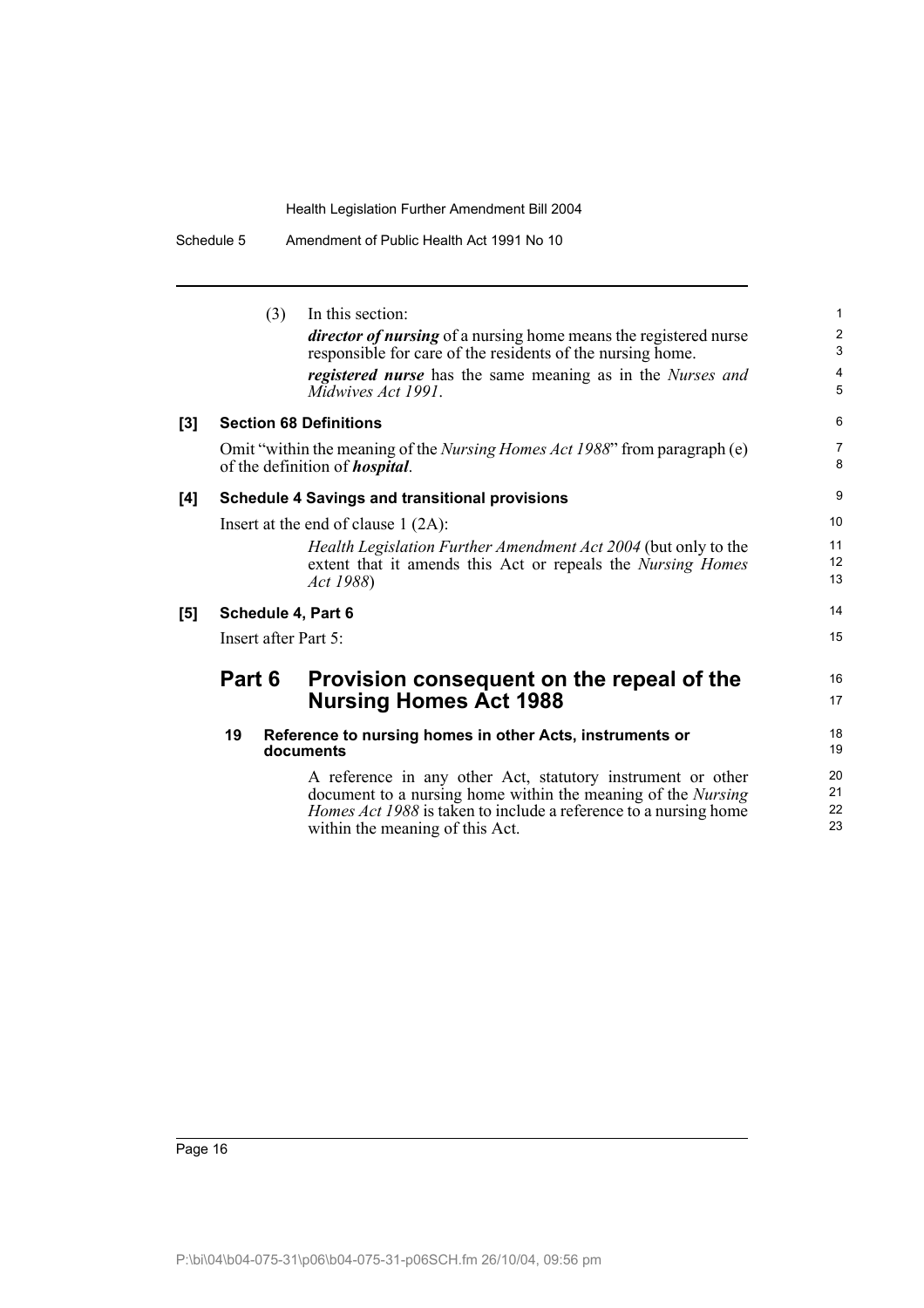Consequential amendment of other Acts and instruments Schedule 6

<span id="page-18-0"></span>

|     | <b>Consequential amendment of other Acts</b><br><b>Schedule 6</b><br>and instruments                                                                                  | $\mathbf{1}$<br>2   |
|-----|-----------------------------------------------------------------------------------------------------------------------------------------------------------------------|---------------------|
|     | (Section 4)                                                                                                                                                           | 3                   |
| 6.1 | <b>Children and Young Persons (Care and Protection) Act 1998</b><br><b>No 157</b>                                                                                     | 4<br>5              |
|     | Section 200 Meaning of "children's service"                                                                                                                           | 6                   |
|     | Omit "or a nursing home licensed under the <i>Nursing Homes Act 1988</i> " from<br>section 200 $(3)$ (a) $(i)$ .                                                      | $\overline{7}$<br>8 |
| 6.2 | <b>Children and Young Persons (Care and Protection)</b><br><b>Regulation 2000</b>                                                                                     | 9<br>10             |
|     | Clause 17 Out-of-home care: sec 135                                                                                                                                   | 11                  |
|     | Omit clause 17 (d).                                                                                                                                                   | 12                  |
| 6.3 | <b>Children (Care and Protection) Act 1987 No 54</b>                                                                                                                  | 13                  |
|     | <b>Section 3 Definitions</b>                                                                                                                                          | 14                  |
|     | Omit "or a nursing home licensed under the <i>Nursing Homes Act 1988</i> " from<br>paragraph (a) (ii) of the definition of <i>exempt premises</i> in section $3(1)$ . | 15<br>16            |
| 6.4 | <b>Chiropractors Act 2001 No 15</b>                                                                                                                                   | 17                  |
|     | Section 38 Notification of orders to employer and others                                                                                                              | 18                  |
|     | Omit "the <i>Nursing Homes Act 1988</i> " from section 38 (1) (d).                                                                                                    | 19                  |
|     | Insert instead "the <i>Public Health Act 1991"</i> .                                                                                                                  | 20                  |
| 6.5 | Dental Practice Act 2001 No 64                                                                                                                                        | 21                  |
|     | Sections 56 (1) (d) and 137A (5) (c)                                                                                                                                  | 22                  |
|     | Omit "the <i>Nursing Homes Act 1988</i> " wherever occurring.                                                                                                         | 23                  |
|     | Insert instead "the Public Health Act 1991".                                                                                                                          | 24                  |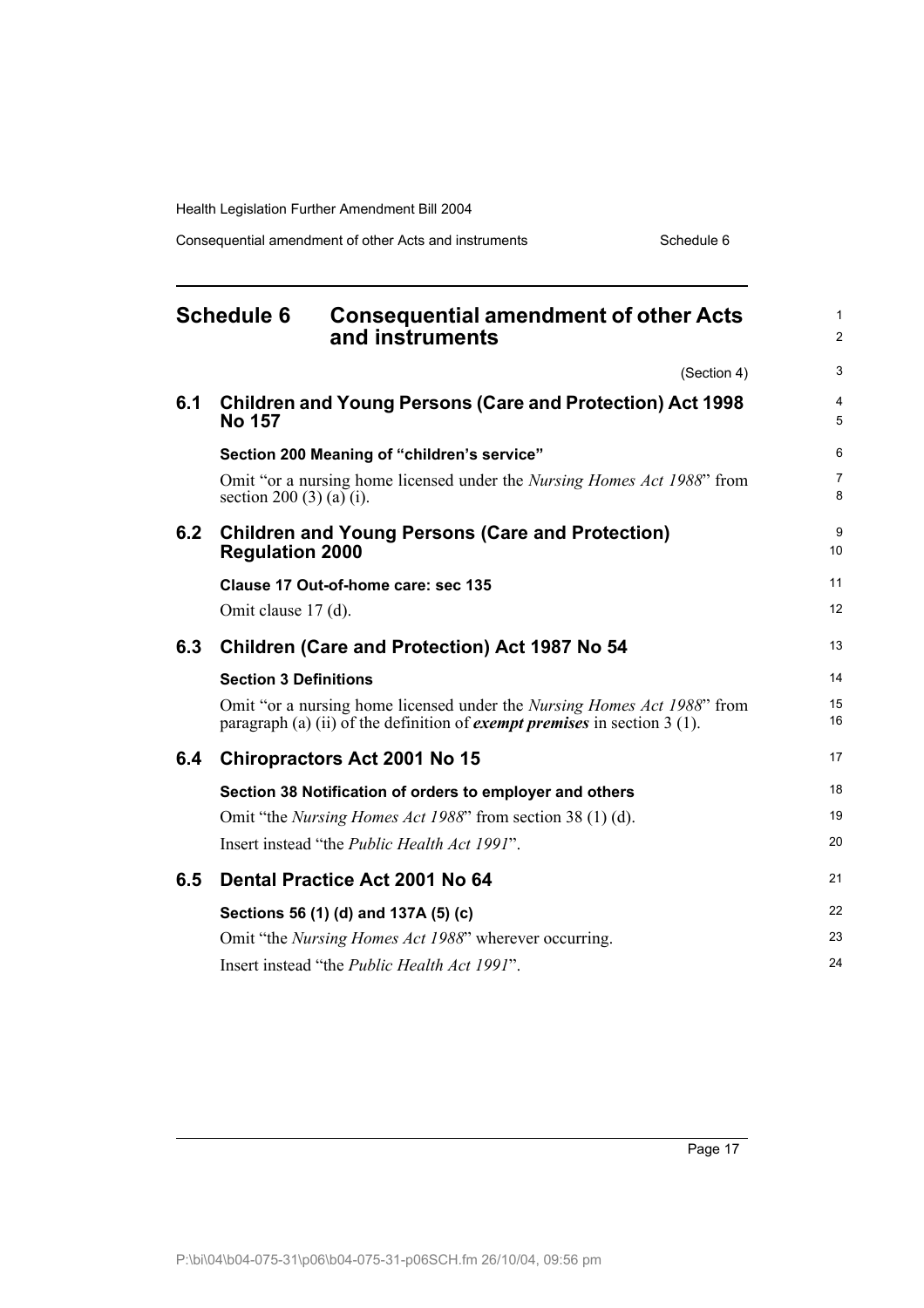Schedule 6 Consequential amendment of other Acts and instruments

| 6.6 | Guardianship Act 1987 No 257                                                                                                                        | 1              |
|-----|-----------------------------------------------------------------------------------------------------------------------------------------------------|----------------|
|     | <b>Section 3 Definitions</b>                                                                                                                        | $\overline{2}$ |
|     | Omit "licensed under the <i>Nursing Homes Act 1988</i> " from paragraph (a) (ii) of<br>the definition of <i>exempt premises</i> in section $3(1)$ . | 3<br>4         |
|     | Insert instead "within the meaning of the <i>Public Health Act 1991"</i> .                                                                          | 5              |
| 6.7 | <b>Health Administration Regulation 2000</b>                                                                                                        | 6              |
|     | <b>Clause 12 Prescribed establishments</b>                                                                                                          | 7              |
|     | Omit "the <i>Nursing Homes Act 1988</i> " from clause 12 (b).                                                                                       | 8              |
|     | Insert instead "the <i>Public Health Act 1991"</i> .                                                                                                | 9              |
| 6.8 | <b>Inclosed Lands Protection Act 1901 No 33</b>                                                                                                     | 10             |
|     | <b>Section 3 Definitions</b>                                                                                                                        | 11             |
|     | Omit "the Nursing Homes Act 1988" from paragraph (d) of the definition of<br><i>prescribed premises</i> in section $3(1)$ .                         | 12<br>13       |
|     | Insert instead "the <i>Public Health Act 1991"</i> .                                                                                                | 14             |
| 6.9 | Land Tax Management Act 1956 No 26                                                                                                                  | 15             |
| [1] | Section 10 Land exempted from tax                                                                                                                   | 16             |
|     | Omit section 10 (1) (g) $(x)$ .                                                                                                                     | 17             |
| [2] | Section 10R Retirement villages-exemption/reduction                                                                                                 | 18             |
|     | Omit the definition of <i>nursing home</i> from section 10R $(1)$ .                                                                                 | 19             |
| [3] | Section 10R (2) (c)                                                                                                                                 | 20             |
|     | Omit the paragraph.                                                                                                                                 | 21             |
| [4] | Section 10R (4)                                                                                                                                     | 22             |
|     | Omit ", a retirement village or a nursing home,".                                                                                                   | 23             |
|     | Insert instead "or a retirement village".                                                                                                           | 24             |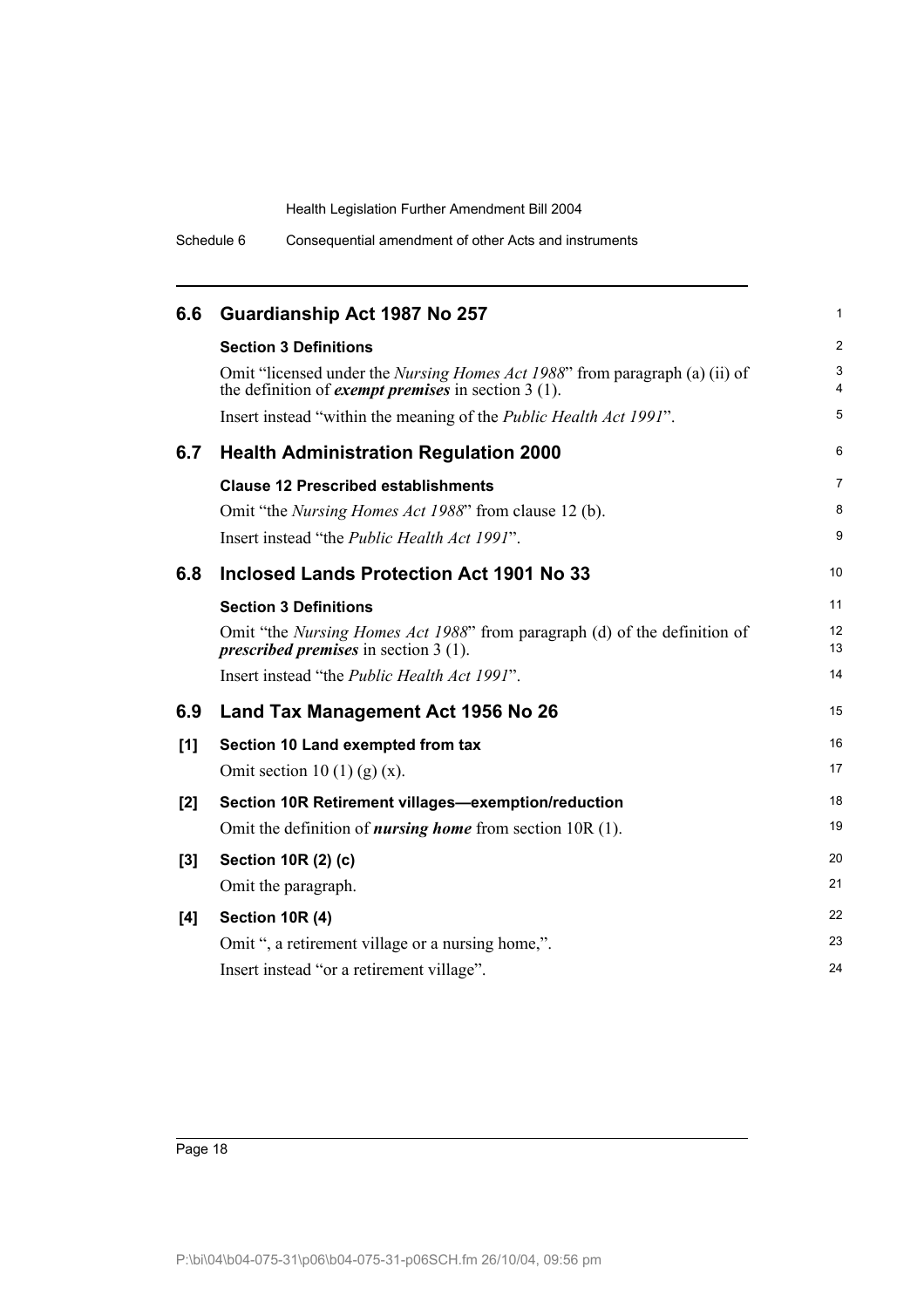| Consequential amendment of other Acts and instruments | Schedule 6 |
|-------------------------------------------------------|------------|
|-------------------------------------------------------|------------|

|     | 6.10 Liquor Act 1982 No 147                                                                                                                      | $\mathbf{1}$      |
|-----|--------------------------------------------------------------------------------------------------------------------------------------------------|-------------------|
|     | <b>Section 6 Application of Act</b>                                                                                                              | $\overline{2}$    |
|     | Omit "who is a resident of a nursing home within the meaning of the <i>Nursing</i><br>Homes Act 1988" from section 6 $(2)$ (a).                  | 3<br>4            |
|     | Insert instead "who is accommodated in a nursing home within the meaning of<br>the <i>Public Health Act 1991</i> and who receives nursing care". | 5<br>6            |
|     | 6.11 Medical Practice Act 1992 No 94                                                                                                             | $\overline{7}$    |
| [1] | Section 116A Prohibition against directing or inciting overservicing or<br>misconduct                                                            | 8<br>9            |
|     | Omit "the <i>Nursing Homes Act 1988</i> " from section 116A (5) (c).                                                                             | 10                |
|     | Insert instead "the <i>Public Health Act 1991"</i> .                                                                                             | 11                |
| [2] | Section 191B Notification of orders to practitioner's employer and others                                                                        | $12 \overline{ }$ |
|     | Omit "the <i>Nursing Homes Act 1988</i> " from section 191B (1) (d).                                                                             | 13                |
|     | Insert instead "the Public Health Act 1991".                                                                                                     | 14                |
|     | 6.12 Medical Practice Regulation 2003                                                                                                            | 15                |
|     | <b>Clause 5 Records relating to patients</b>                                                                                                     | 16                |
|     | Omit "the <i>Nursing Homes Act 1988</i> " from clause 5 (4) (d).                                                                                 | 17                |
|     | Insert instead "the <i>Public Health Act 1991"</i> .                                                                                             | 18                |
|     | 6.13 Optometrists Act 2002 No 30                                                                                                                 | 19                |
|     | Sections 42 (1) (d) and 120A (5) (c)                                                                                                             | 20                |
|     | Omit "the <i>Nursing Homes Act 1988</i> " wherever occurring.                                                                                    | 21                |
|     | Insert instead "the Public Health Act 1991".                                                                                                     | 22                |
|     | 6.14 Osteopaths Act 2001 No 16                                                                                                                   | 23                |
|     | Section 38 Notification of orders to employer and others                                                                                         | 24                |
|     | Omit "the <i>Nursing Homes Act 1988</i> " from section 38 (1) (d).                                                                               | 25                |
|     | Insert instead "the Public Health Act 1991".                                                                                                     | 26                |
|     |                                                                                                                                                  |                   |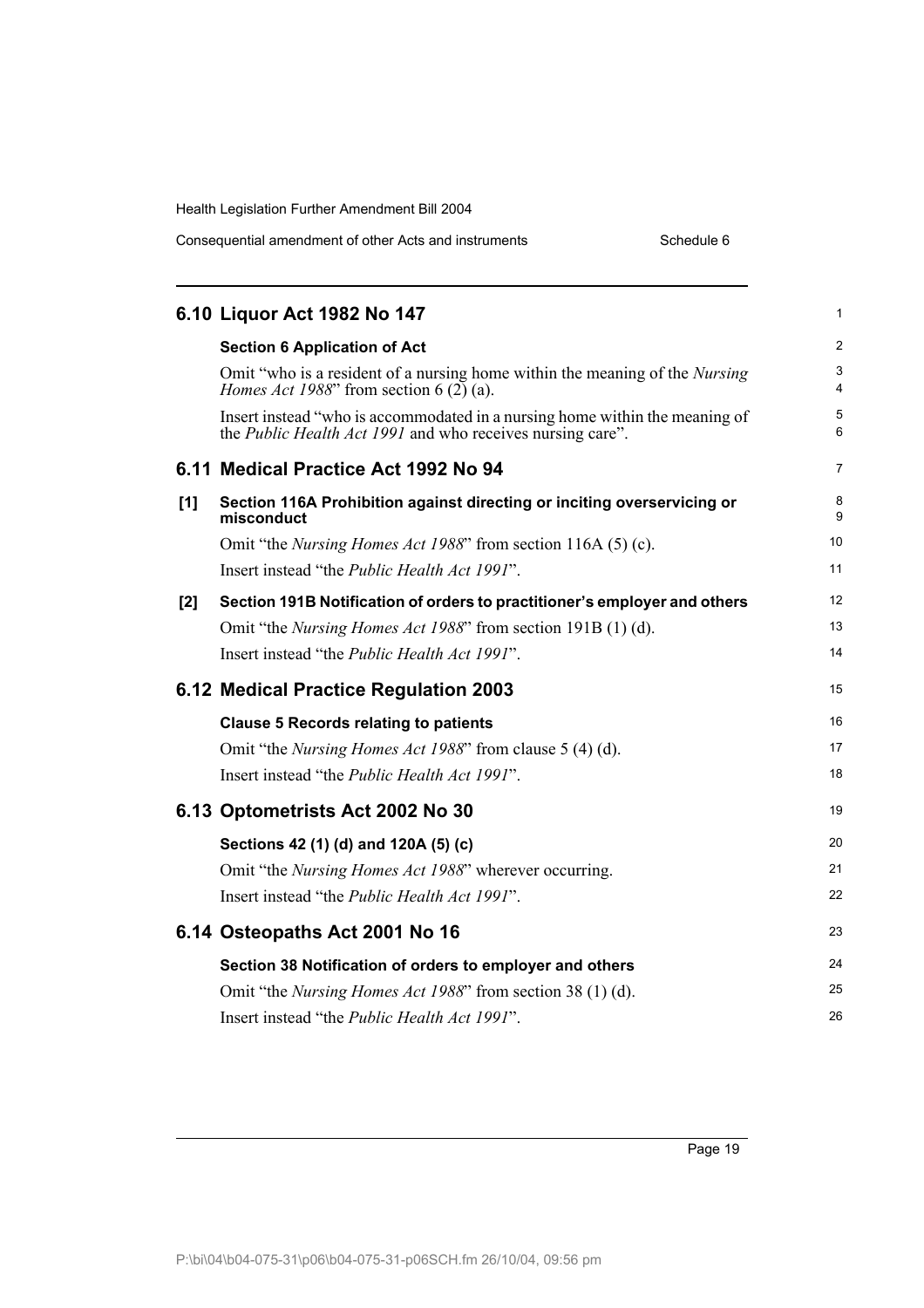Schedule 6 Consequential amendment of other Acts and instruments

|     | 6.15 Physiotherapists Act 2001 No 67                                                                                  | 1              |
|-----|-----------------------------------------------------------------------------------------------------------------------|----------------|
|     | Section 39 Notification of orders to employer and others                                                              | $\overline{2}$ |
|     | Omit "the <i>Nursing Homes Act 1988</i> " from section 39 (1) (d).                                                    | 3              |
|     | Insert instead "the Public Health Act 1991".                                                                          | 4              |
|     | 6.16 Podiatrists Act 2003 No 69                                                                                       | 5              |
|     | Section 38 Notification of orders to employer and others                                                              | 6              |
|     | Omit "the <i>Nursing Homes Act 1988</i> " from section 38 (1) (d).                                                    | 7              |
|     | Insert instead "the Public Health Act 1991".                                                                          | 8              |
|     | 6.17 Poisons and Therapeutic Goods Regulation 2002                                                                    | 9              |
|     | <b>Clause 3 Definitions</b>                                                                                           | 10             |
|     | Omit the definition of <i>nursing home</i> from clause $3(1)$ . Insert instead:                                       | 11             |
|     | <b>nursing home</b> has the same meaning as in the <i>Public Health Act</i><br>1991.                                  | 12<br>13       |
|     | 6.18 Private Hospitals and Day Procedure Centres Act 1988<br><b>No 123</b>                                            | 14<br>15       |
| [1] | <b>Section 3 Definitions</b>                                                                                          | 16             |
|     | Omit "the Nursing Homes Act 1988" from paragraph (e) of the definition of<br>day procedure centre in section $3(1)$ . | 17<br>18       |
|     | Insert instead "the Public Health Act 1991".                                                                          | 19             |
| [2] | Section 3 (1), definition of "private hospital"                                                                       | 20             |
|     | Omit "the <i>Nursing Homes Act 1988</i> " from paragraph (d) of the definition.                                       | 21             |
|     | Insert instead "the <i>Public Health Act 1991"</i> .                                                                  | 22             |
|     | 6.19 Psychologists Act 2001 No 69                                                                                     | 23             |
|     | Section 38 Notification of orders to employer and others                                                              | 24             |
|     | Omit "the <i>Nursing Homes Act 1988</i> " from section 38 (1) (d).                                                    | 25             |
|     | Insert instead "the Public Health Act 1991".                                                                          | 26             |